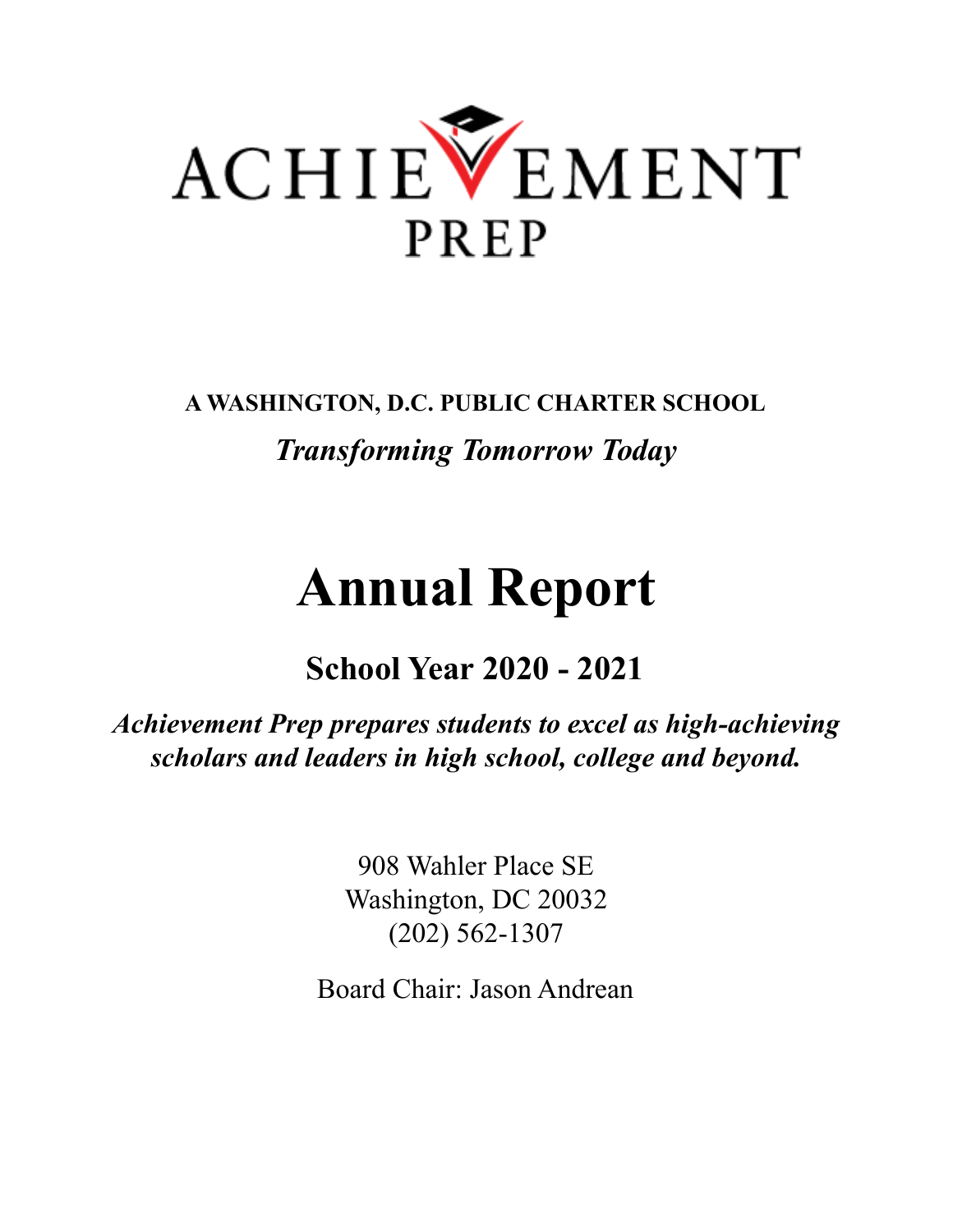| <b>I. School Description</b>                                              | 3              |
|---------------------------------------------------------------------------|----------------|
| <b>A. Mission Statement</b>                                               | 3              |
| <b>B. School Program</b>                                                  | 3              |
| 1. Curriculum Design and Instructional Approach                           | 3              |
| 2. Parental Involvement – Parents as Partners                             | 6              |
| <b>II. School Performance</b>                                             | $\overline{7}$ |
| <b>A. Performance and Progress</b>                                        | 7              |
| 1. Meeting the Mission                                                    | 7              |
| 2. Meeting the Goals and Academic Achievement Expectations in the Charter | 9              |
| <b>B. Unique Accomplishments</b>                                          | 11             |
| <b>C.</b> List of Donors                                                  | 12             |
| <b>III.</b> Appendices                                                    | 13             |
| A. Data Report                                                            | 13             |
| <b>Achievement Prep Staff Roster</b><br>В.                                | 17             |
| C. At-Risk Funding                                                        | 21             |
| D. 2020-21 Board Roster                                                   | 21             |
| <b>Unaudited Year End Financial Statements</b><br>Е.                      | 22             |
| F.<br><b>FY22 Budget</b>                                                  | 25             |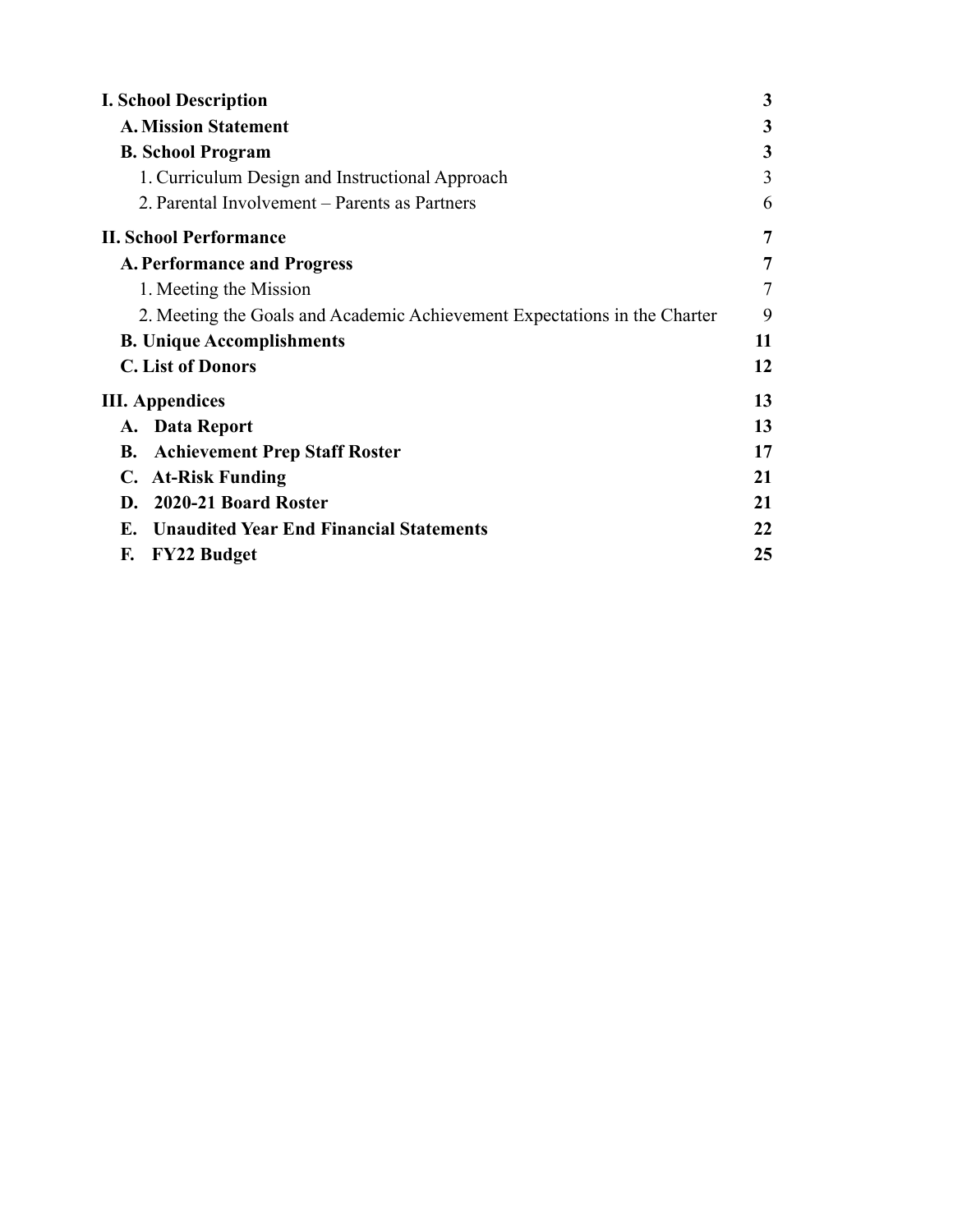# <span id="page-2-0"></span>**I. School Description**

## <span id="page-2-1"></span>**A.Mission Statement**

Achievement Prep's mission is to prepare students to excel as high-achieving scholars and leaders in high school, college, and beyond. The mission is supported by the following beliefs upon which Achievement Prep is built:

- Literacy is the most essential academic skill upon which the majority of all future skill and knowledge acquisition is based.
- All students, regardless of race or socio-economic status, deserve a top quality, rigorous college-preparatory education.
- Closing the achievement gap in education is the "good fight" all schools must fight and win.
- When provided with a highly structured, disciplined, and supportive learning environment, and with quality, targeted instruction, all students will achieve to the highest academic standards.
- Frequent and continuous assessment is needed for a quality-learning environment.
- Our most important partnership is the partnership with our parents.

## <span id="page-2-2"></span>**B.School Program**

#### <span id="page-2-3"></span>**1.Curriculum Design and Instructional Approach**

In the 2020-21 School Year, Achievement Prep served 81 scholars in PK3 & PK4 and 183 scholars in grades K–3. Achievement Prep prepares students to excel as high-achieving scholars and leaders in high school, college, and beyond through a rigorous college-preparatory curriculum focused on the core areas of reading, writing, and math. In order to fulfill its mission and ensure that Achievement Prep scholars are fully equipped to compete academically with peers from the most rigorous college-preparatory programs in the nation, Achievement Prep has chosen curricular materials that support scholars' success in these standards.

#### **Learning Standards**

The Common Core State Standards (Common Core) provide the framework for Achievement Prep's content standards. Achievement Prep staff work strategically and relentlessly to ensure that scholars master all of the Common Core clear and rigorous academic standards.

#### **Curriculum**

Achievement Prep's academic program rests upon a rigorous Common Core standards- based curriculum focused on english language arts and mathematics for Grades K-3. Achievement Prep uses curricular resources in the math and ELA courses that have proven success in other excellent schools serving a similar population of students.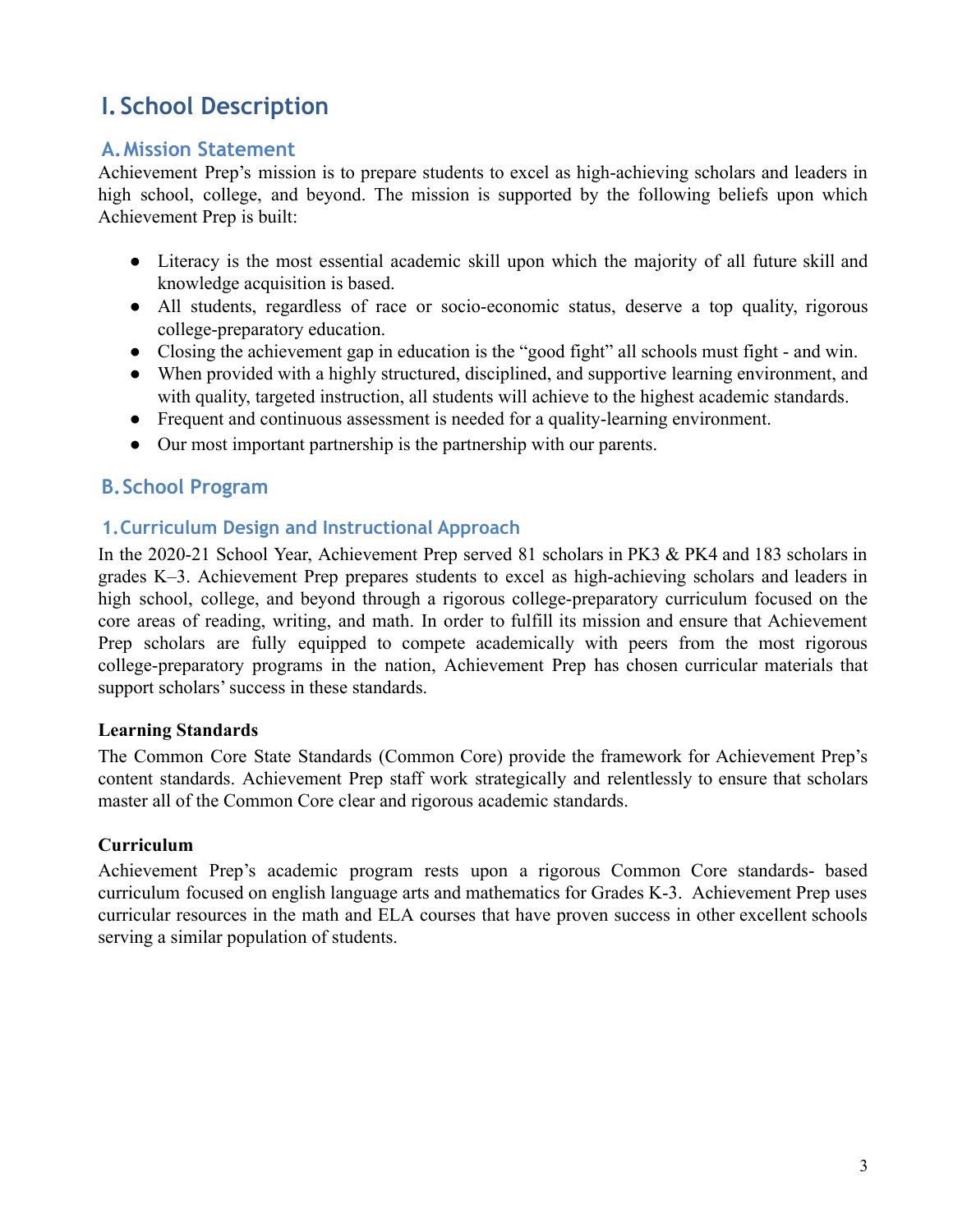#### **English Language Arts**

Achievement Prep scholars take double periods of English language arts instruction. The elementary school has three periods of literacy instruction - reading, writing and guided reading. All grades and all classes also have an additional block of foundational reading instruction. Achievement Prep's overall reading program is based on the five components of excellent reading outlined by the federal government: phonemic awareness, phonics, fluency, vocabulary, and comprehension.

#### *Phonemic Awareness and Phonics*

Achievement Prep ensures that each scholar is afforded the opportunity to build or rebuild the phonetic foundation on which all future learning depends—particularly as scholars move from sight recognition and familiar vocabulary to more complex words and academic vocabulary.

Our school uses the i-Ready program, an adaptive blended-learning reading intervention curriculum built to address the Common Core that provides rigorous, on-grade-level instruction and practice. We also used Fundations, a program focused on development literacy instruction that reinforces strong phonics, decoding and beginning writing skills.

#### *Fluency*

Achievement Prep's ELA curriculum includes a portion of reading fluency for scholars. This addresses both reading and writing fluency. Through work in KIPP Wheatley Reading, KIPP Wheatley Writing and Fundations at the elementary school, scholars receive instruction and feedback on their fluency that is developmentally appropriate to their grade level. Scholars who demonstrated the need for intense fluency remediation are provided with additional instruction during iReady. Teachers can assign scholars lessons in order to develop particular skills. Reading lessons and reading practice are two domains where teachers can assign assignments to individual scholars for completing in iReady. Teachers are also able to monitor scholars' successful completion of those assignments in order to determine the extent to which scholars are growing in these domains.

Even virtually, our scholars had 20 minutes of guided reading to also develop their fluency skills. One component of strong guided reading instruction includes fluency and teachers regularly included fluency in their guided reading instruction and provided scholars with strategies and instruction to improve their reading fluency. Guided reading is conducted in flexible small groups (virtually, in breakout rooms) that are adaptable based on scholar needs.

Achievement Prep focuses on both core Reading (KIPP Wheatley) and Math (Eureka) curricula outline lessons, strategies and techniques to improve, develop scholars' academic vocabulary, and conceptual development. In addition, all teachers are expected to have a dedicated work wall in their classrooms, across all content areas.

#### *Writing*

In addition to the five key components of strong reading instruction, Achievement Prep offers a rigorous writing curriculum that teaches scholars to write with excellent organization, elaboration, and flow in multiple genres. Achievement Prep follows the Common Core writing standards for all grades.

In addition, the elementary school's Fundations curriculum includes a component of early writing development to help scholars learn the fundamentals of letter formation, word formation and sentence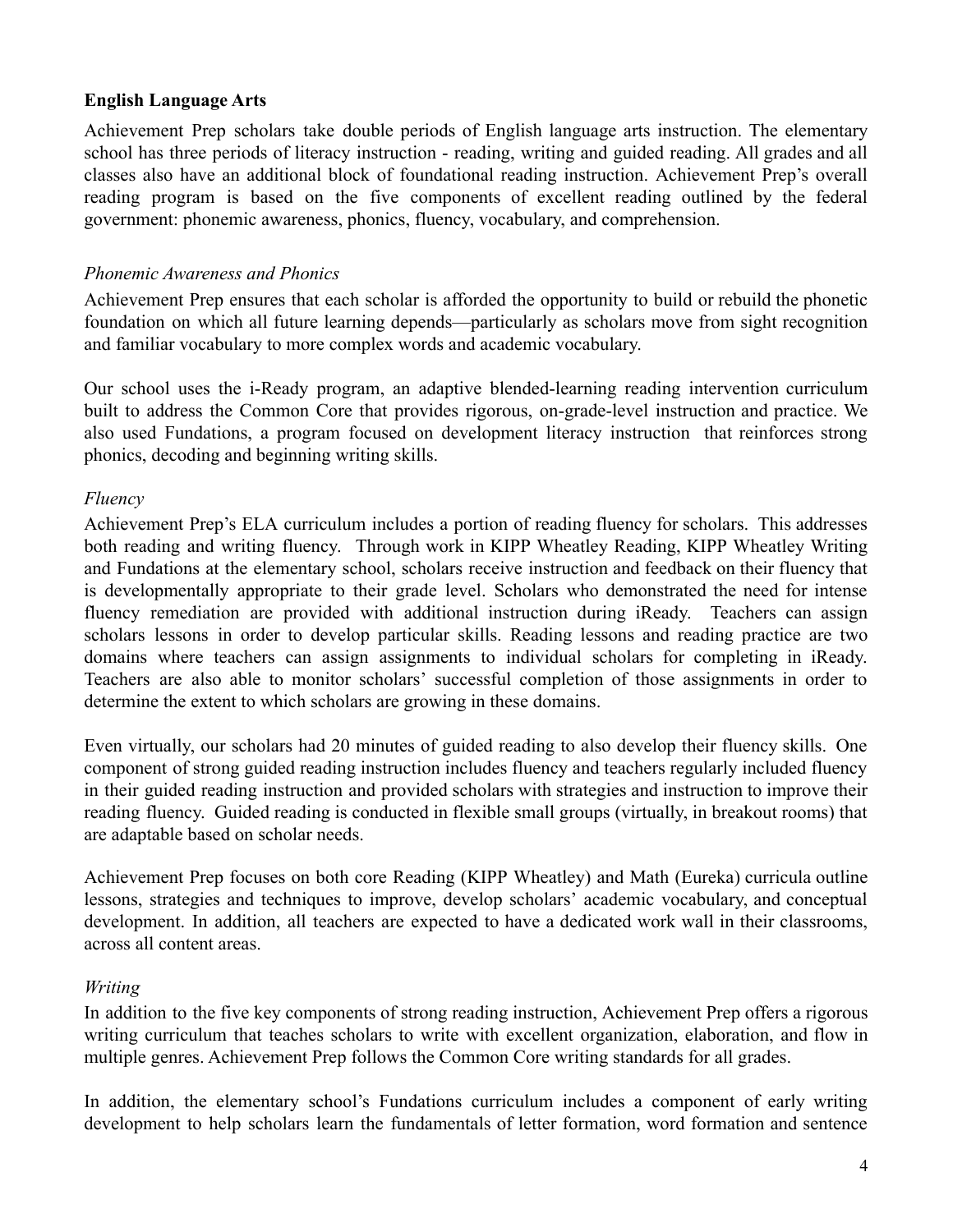structure, all of which are building blocks for more advanced process writing instruction.

#### **Mathematics**

Achievement Prep scholars have double periods of math to ensure a solid foundation of skills and concepts and prepare for an accelerated high school mathematics curriculum. Our school has three periods of math instruction that includes two small group math rotations. The mathematics courses have a dual focus: procedures (computation) and problem solving (application). The procedures class instills and reinforces basic math skills, rules, and operations that many scholars lack, and infuses new concepts and skills. Story Problems teaches scholars how to apply this procedural knowledge to complex, multi-step problems— often with "real world" significance. The distinction between procedures and problem solving is clear—one provides the concepts and skills while the other provides problemsolving applications.

#### **Inclusive and Suitable Curriculum for All Scholars**

Achievement Prep's curriculum was developed to ensure that every scholar, regardless of learning style, level of proficiency, English language learner status, or special education status, can participate fully and thrive academically. Achievement Prep selected curricular resources that can be extended and adapted for use with scholars who need intense remediation, English language learners, scholars with disabilities, and more advanced scholars. Achievement Prep's frequent assessment schedule helps to identify those scholars who have achieved mastery and require more challenging work, as well as those scholars who are struggling with a skill/content area and need additional support or an alternate way to master a skill/content area.

Achievement Prep's use of flexible ability grouping allows teachers to make appropriate curricular adjustment to meet scholars' needs. Achievement Prep is working to ensure that all of its scholars, regardless of their learning needs, are prepared to achieve academic success.

In addition, Achievement Prep has built a structured intervention or enrichment tutoring period into the daily schedule. Teachers review data on a weekly basis in a collaborative setting in order to form class rosters and instructional plans that meet 100% of scholars where they are. Reteach blocks allow scholars the opportunity to receive remediation or extension based on current data points. These blocks also provide teachers with the regular time and space to implement data-driven action plans.

#### **AppleTree @ Achievement Prep**

Achievement Prep partnered with AppleTree Institute in 2016-2017 to operate PreK3 and PreK4 classrooms. AppleTree Institute has a documented history of effectively implementing early learning programs with substantiated progress of student achievement.

AppleTree implements a comprehensive preschool instructional model, Every Child Ready (ECR), developed by AppleTree Institute through a prestigious i3 grant from the United States Department of Education. ECR includes three tightly integrated elements of curriculum, professional development, and assessment to help children build the cognitive and non-cognitive skills they need to enter the primary grades ready to thrive.

#### <span id="page-4-0"></span>**2.Parental Involvement – Parents as Partners**

Achievement Prep believes that it has a responsibility to empower parents to have a voice in their child's education. Achievement Prep believes that when families become involved, scholars, schools, and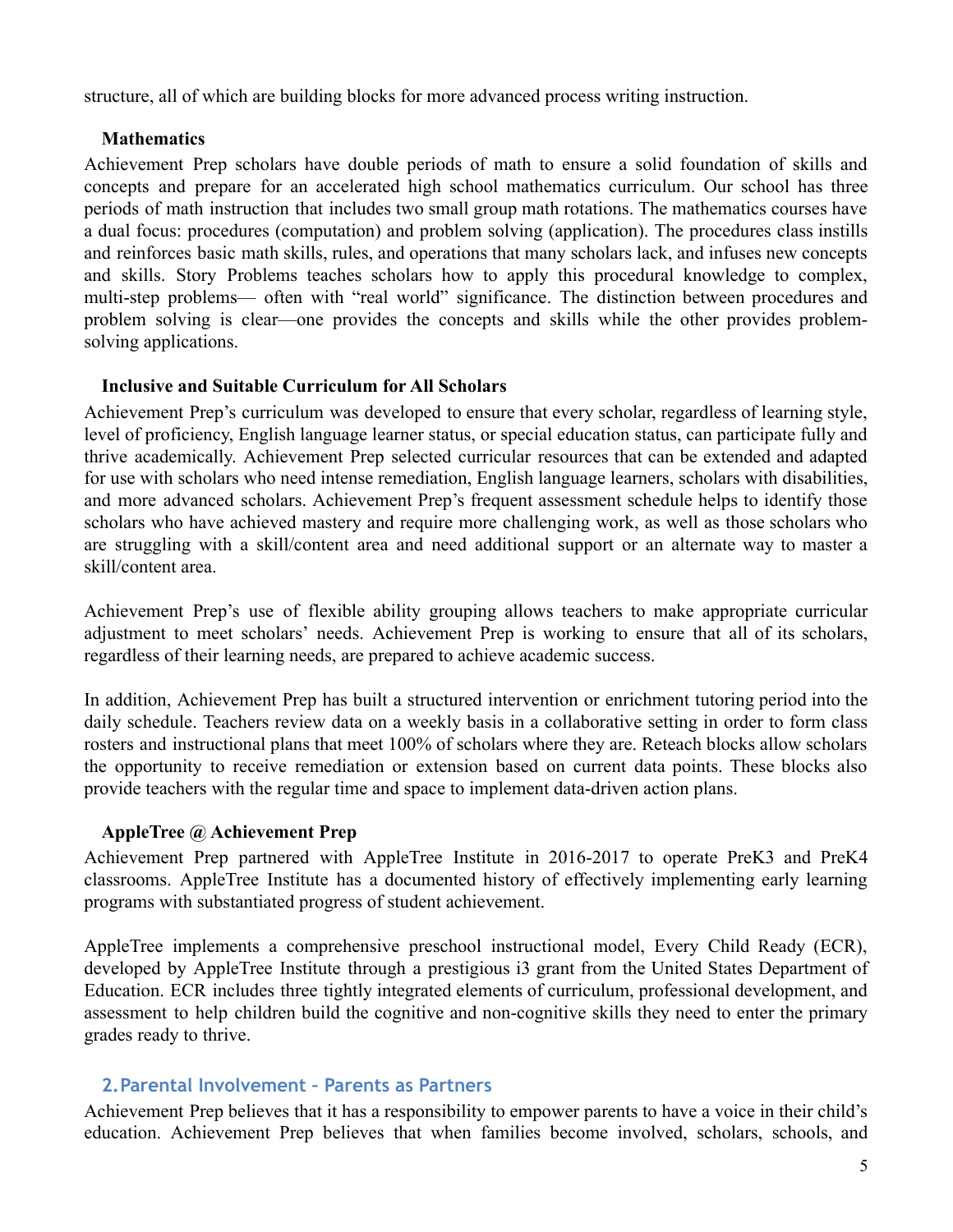communities all benefit because strong home-school partnerships help all stakeholders focus on the real issue of high scholar achievement. Achievement Prep views parents as partners, believing that scholars attach more educational success when schools and families work together to motivate, socialize, and educate scholars. Staff regularly communicates with families about their scholar's progress. In return, parents are expected to attend parent-teacher conferences and ensure that their scholar attends school regularly and promptly.

Achievement Prep sponsors monthly family events, where we welcome families into the school for food, activities, and community building. Families have ongoing access to their scholar's grades via PowerSchool. Families are required to meet with teachers virtually at least three times per year to discuss their child's academic progress. We use these conferences as opportunities to build support and strengthen the partnership between family and school.

# <span id="page-5-0"></span>**II. School Performance**

## <span id="page-5-2"></span><span id="page-5-1"></span>**A.Performance and Progress**

#### **1. Meeting the Mission**

Achievement Prep is meeting part of its mission to prepare students to excel as high- achieving scholars and leaders in high school, college, and beyond. We are working diligently to improve the PARCC and MAP test scores of 100% of our scholars to specifically address the part of our mission that focuses on high-achievement. While our scores have been lower than what the school deems acceptable, we believe that both instructional and programming decisions will help regain our status as a high-achieving school in the near future.

Previously, Achievement Prep Elementary School earned double digit growth on PMF two years in a row and ranked among the top 7 most improved public charter schools in the District on growth and **PARCC.** 

#### **Key Mission-Related Programs**

Achievement Prep is working to meet its mission through the following network-wide mission-related programs:

#### **Making College a Reality**

The primary goal of Achievement Prep is to provide a rigorous academic environment in which all students can achieve excellence. Our program puts all students on a college preparatory track. Beginning in kindergarten, Achievement Prep scholars are exposed to the idea of college, the hard work it takes to be successful in college, and the fact that all they do each day is preparing them to attend and graduate from college. All of our scholar advisories are named after a Platinum Teacher's college/university alma mater. We refer to each grade of scholars by the year they will graduate from college. Our goal is 100% college acceptance and graduation.

#### **Be the DREAM – Character and Leadership**

This program is integral to Achievement Prep's mission and is based on the notion set forth by Dr. Martin Luther King, Jr.: "strong mind and tender heart"—the idea that a complete education includes the development of intellectual competence, as well as the nurturing of fine character. An emphasis on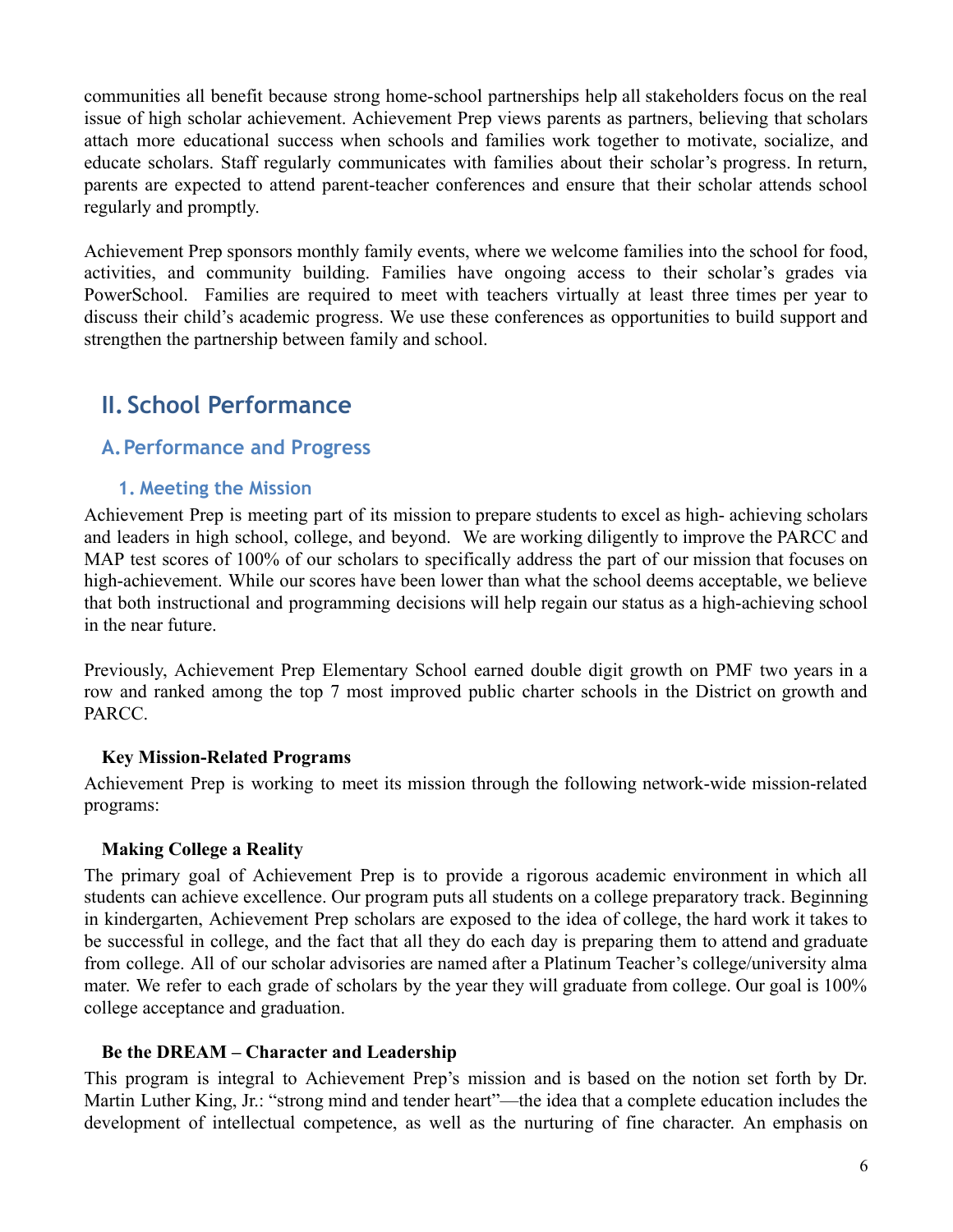Achievement Prep's DREAM (Determination, Respect, Enthusiasm, Accountability and Mastery) values is integrated into the academic courses and throughout the school culture. The goal is for Achievement Prep scholars to not merely do "well," but also to do "good."

#### **Laser Focus on Language Arts**

Achievement Prep scholars have at least double the amount of ELA instruction in comparison to their peers. Scholars receive three hours of literacy instruction each day. At our Elementary School, scholars receive literacy instruction in small groups, whole class, and via independent technology learning.

#### **Extended School Day and School Year**

All Achievement Prep scholars participate in an extended school year and school day program. In a traditional year, scholars at both campuses attend school for 183 days in the academic year with extended hours each day with scholars in school from 7:45am – 4:00pm. This extended time throughout the school year and almost 2 hours more of instructional time each day than the traditional public schools, allows additional time for teachers to maximize instruction and student learning, provide targeted support, and accelerate learning. Due to the COVID-19 pandemic, extended day in-person instruction was modified abruptly to respond to our nation's health crisis.

#### **Exemplary Teaching Staff**

Teachers are the greatest levers of change. We commit to having a high-quality teacher in front of our scholars at all times. Our teachers are a determined team of educators who push one another to create and sustain an outstanding environment for teaching and learning. We are driven by a belief that the quality of our instruction has the most immediate impact on our ability to achieve our mission.

#### **Professional Development**

At Achievement Prep, we believe that teaching matters—greatly. Since primarily two factors drive student achievement—what is taught and how it is taught—Achievement Prep believes that it is vital to invest in all of its teaching professionals so that they can become great, master teachers.

In 2020-2021, the school provided high quality professional development prior to the start of school with a 4-week Summer Institute, and during the school year through 2.5 hours weekly professional development sessions, 8 full-day professional development days, weekly observations, and bi-weekly 45-minute individual meetings to build instructional skills, knowledge, and strategies.

Achievement Prep continues to invest in the Whetstone Professional Learning Platform to ensure that teacher goals, feedback, and development opportunities were captured and documented in an organized and efficient manner.

#### **Strong School Culture**

A strong school culture is conducive to high student achievement. Achievement Prep works strategically and relentlessly to create a culture of high achievement and celebration. Achievement Prep has established a positive, caring, tough-love atmosphere where scholars feel safe and successful socially, emotionally and academically. Through programs such as the DREAM Dollars (weekly scholar paychecks of symbolic funds), Preppie and Proud (Achievement Prep's weekly community celebration), daily Community Closeouts, and Morning Meetings, Achievement Prep has created an environment where scholars and staff alike embrace the concept of team and family and celebrating and rewarding appropriate behaviors.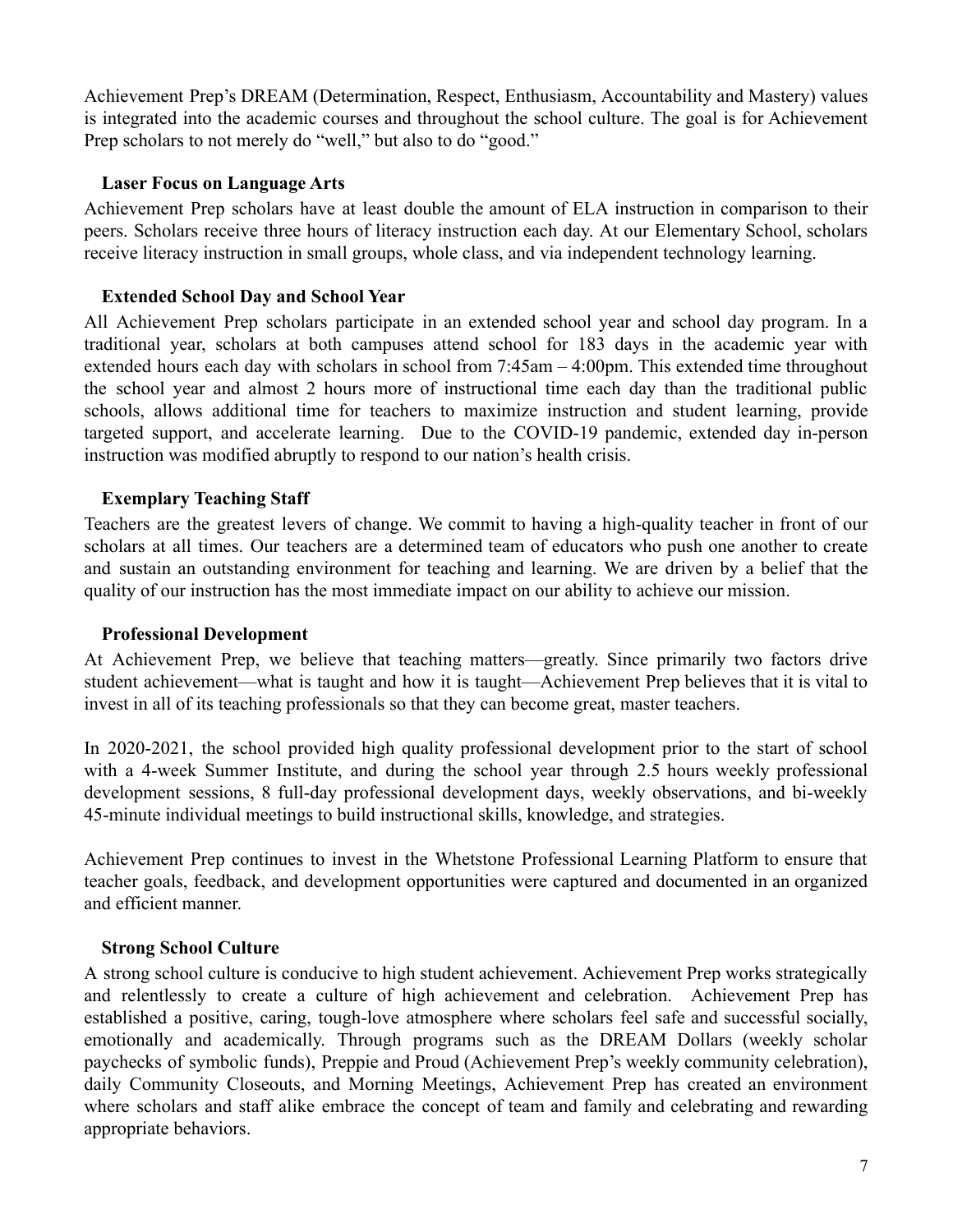#### **J-Factor**

Joy (J-Factor) is a cornerstone of each of our schools. Achievement Prep scholars love learning and knowing that each day they are "getting their brains stronger." We infuse joy and excitement into our learning via chants, songs, and advisory calls. We also know that it is important to recognize scholars for their hard work, so we are always celebrating scholars with weekly recognitions and awards. Scholars enjoy "Preppie and Proud" Wednesdays, where the afternoon is about celebrating them! Scholars participate in the weekly Preppie and Proud event, visit the DREAM store, earn Century Club, Scholar Ballers are recognized, and they receive "you just never know" trips and awards.

#### **2. Meeting the Goals and Academic Achievement Expectations in the Charter**

Achievement Prep underwent its ten-year review by the DC Public Charter School Board (PCSB) during the 2017–18 School Year. The PCSB granted Achievement Prep Middle School continuance based on its previous five years of performance. Achievement Prep's Elementary Campus was granted continuance with conditions that addressed overall PMF performance and accreditation.

#### **Student Achievement PARCC**

In the 2020-2021 School Year, third grade scholars at Achievement Prep and across the district were exempted from the statewide assessment, PARCC.

Due to the pandemic, OSSE cancelled PARCC testing for the 2020-2021 school year ase they did the year before. Fortunately, as a data-driven decision making organization, Achievement Prep had taken the MAP assessment throughout the year. At the elementary campus, 28% of 3rd grade scholars were projected to meet or exceed grade-level expectations in reading and 20% were projected to meet or exceed grade-level expectations in math. Unfortunately, virtual learning during the case of the 20-21 school year did not reap the same double-digit gains projected years prior.

#### **COVID-19 Response**

Although we prepared to continue the year in-person, Distance Learning became our reality for the 20-21 school year as well. We used a platform and program that would maintain the same learning schedule and quality of lessons they would have in school. Throughout the course of the year, different schedules were used to accommodate the learning needs of scholars. Each schedule prioritized intervention, closing gaps that quickly began to emerge in the remote learning environment. Learning bins were initially sent home with all materials needed to further complement learning - whiteboards, markers, pencils, flash cards, fluency practice, etc. to support scholar learning. Monthly, teachers came to the school for contactless delivery of items to refill the bin with texts and additional unit materials. As new data emerged throughout the year, teachers and leaders held tutoring sessions after school hours and assisted families with learning gaps as well.

We knew the impending "summer slide" during quarantine would reveal the necessity for a strong recovery plan. Our response to learning loss plan will include an earlier start to take advantage of the summer months to gear scholars up for the new school year - emotionally, socially, and academically.

#### **AppleTree @ Achievement Prep**

The Every Child Ready Math curriculum-based measure (ECR:M) was created to align closely with DC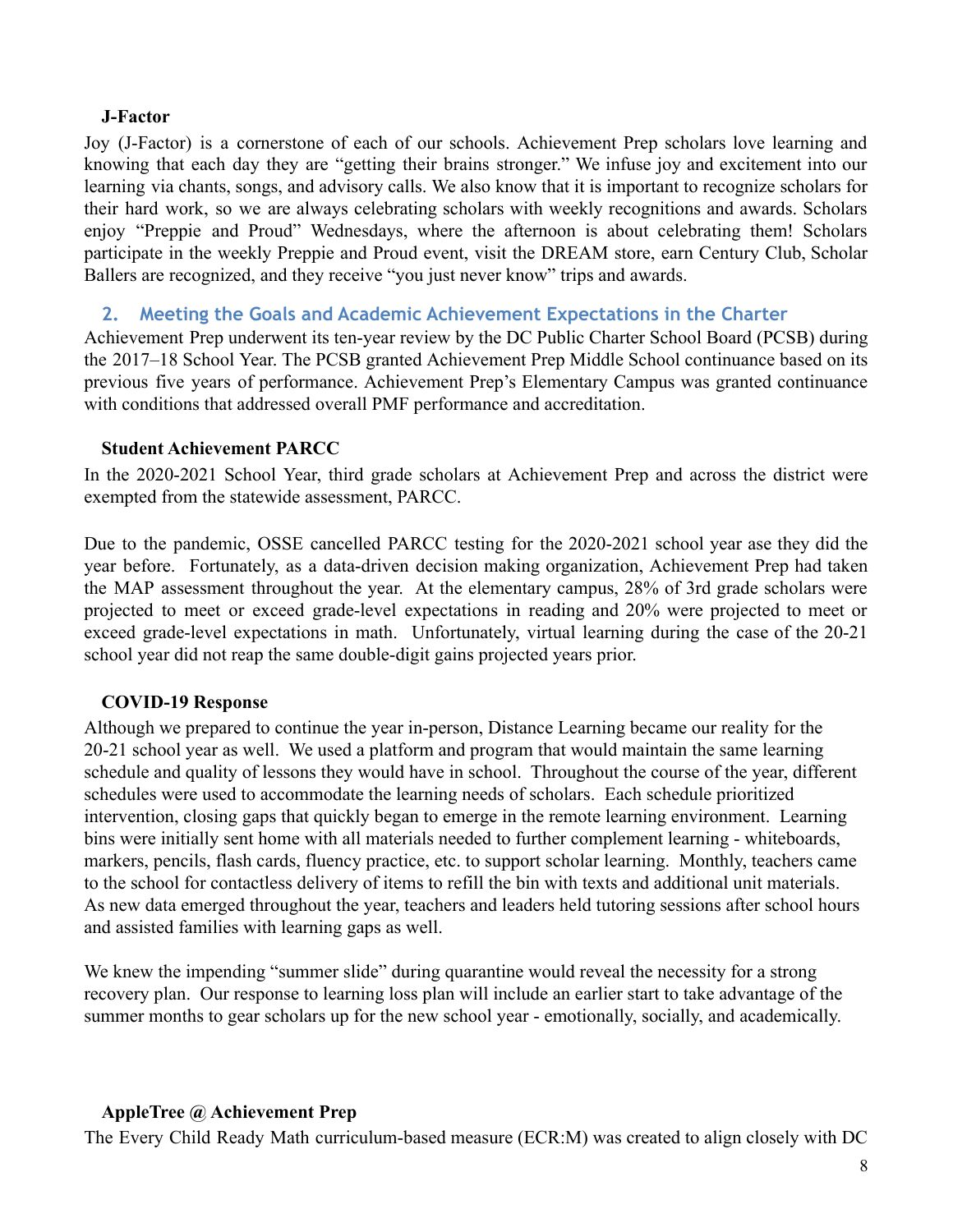Early Learning Standards and the Common Core and, most importantly, provide clear and actionable information to teachers and families on areas of strength and challenge in children's mathematical development. The ECR:M assessment measures skills in the areas of: number concepts (such as identifying numbers and counting objects), identifying patterns, measurement, identifying shapes, and reading graphs.

The ECR Language and Literacy (ECRLL) assessment measures students' progress on the Every Child Ready Standards for language and literacy. Teachers administer this assessment one-on-one five times per year in order to measure the language and literacy skills children acquire and that are important for learning to read. Some of these skills include: phonological awareness, understanding the parts of a book, using descriptive language, and narrative comprehension.

The Classroom Assessment Scoring System (CLASS) is an observational instrument to assess classroom quality. The CLASS tool was designed at the University of Virginia and is used to measure classroom quality of early childhood programs across the country. OSSE adopted CLASS as a classroom quality measure for all pre-K programs in 2015. OSSE conducts the CLASS observation once per year. Unfortunately, OSSE CLASS observations were not completed before the Stay at Home mandate went into effect.

#### **Lessons Learned and Actions Taken**

As a data-driven organization, Achievement Prep used the projected levels of growth and proficiency to make important programmatic shifts. The greatest lesson learned through our analysis of the 2019-2020 School Year's projected PARCC data is how we needed to make further development and programming adjustments so that our teachers received what they needed as it relates to further content development, and so that our scholars were spending every minute in a way that most promoted accelerated learning.

Data collected over the last three years has clearly indicated that Achievement Prep was successful with growing scholars academically and still needed to improve in helping scholars reach grade-level proficiency. Both MAP and PARCC data demonstrated this to be true. So for the upcoming school year, Achievement Prep is committed to continue the practices that contributed to scholar growth, such as small-group instruction, flexible grouping and data-analysis of growth metrics. In addition, we have placed a new focus on scholar proficiency at all grade levels

One immediate lesson we will continue to implement during the 2021-2022 school year is to ensure stronger content and pedagogical knowledge from our instructional staff. Over the last two years, our Deans of Teacher Effectiveness (DTE) spent a great deal of time developing teachers' understanding of Common Core State Standards and content knowledge. This prevented DTE from coaching on pedagogical practices that would improve overall instructional practices for teachers in order to increase scholar achievement. In order to ensure stronger teachers, the People Team, working closely with Network and campus-based leadership, overhauled the recruitment, interview and selection process for new hires focusing on teachers who were more experienced and shared a similar belief system and mindset as Achievement Prep.

With the decision to recruit and hire more effective teachers, we decided to maximize the expertise of these teachers by making a structural shift in staff that would have a great impact on scholar outcomes. We decided that we would continue to departmentalize the elementary school but we would shift to a co-teaching model for each advisory. This new structure means that one ELA teacher and one Math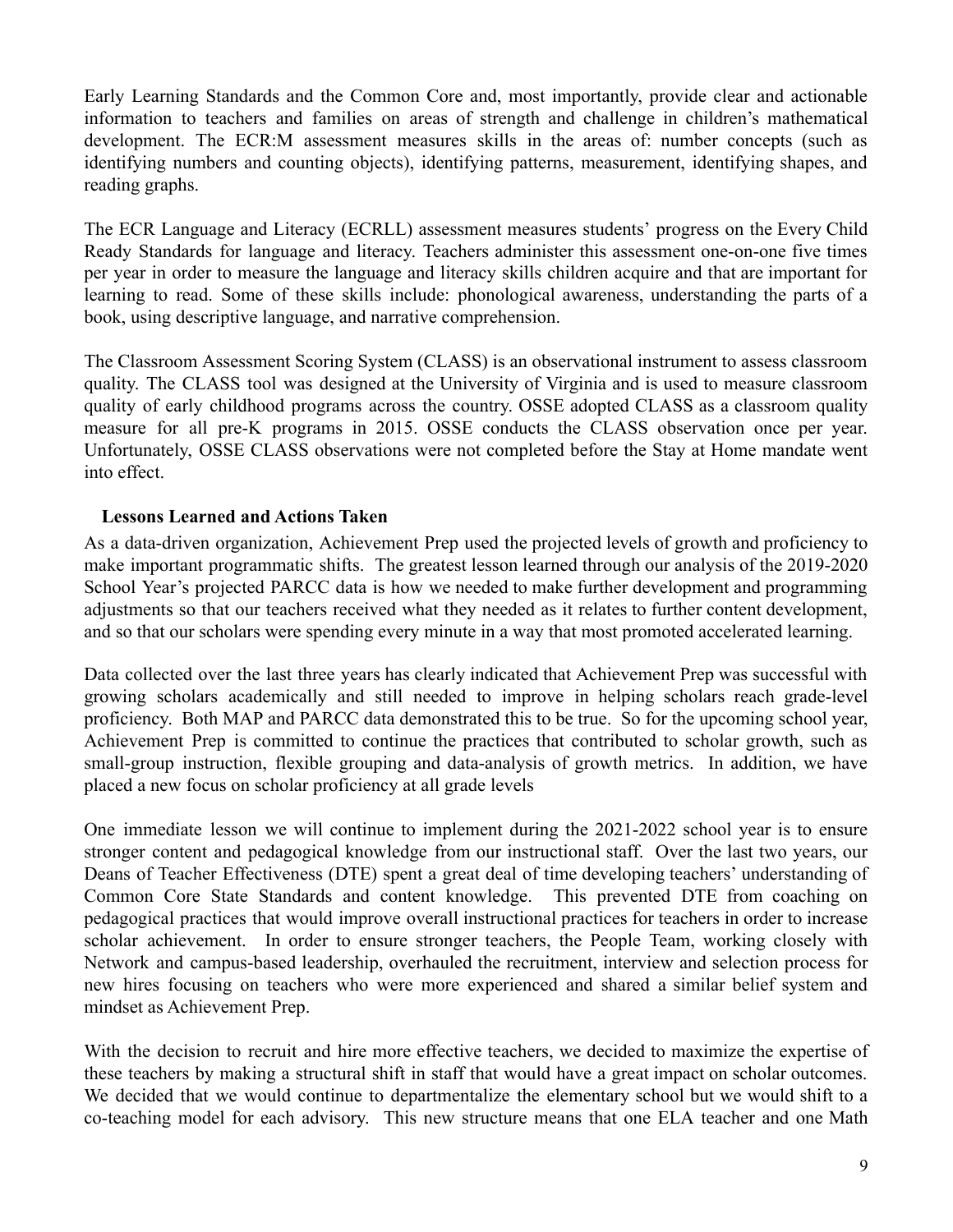teacher would co-teacher for one set of scholars. This provides two teachers to focus on and be responsible for the growth and proficiency of one advisory of scholars. Their collaboration will include lesson planning, data analysis and action-planning all intended to improve the proficiency levels of scholars at all grade levels.

Another structural change that was put in place, based on the data analysis, was to extend the block for guided reading and to shift the focus on the guided reading fundamentals of instruction. This extended block of guided reading is provided in flexible small groups, and focused on developing established benchmarks for reading at each grade level. We have also purchased additional texts for teachers to use in order to meet the needs of scholars. In addition, Achievement Prep has again begun administering the STEP assessment, which provides teachers and leaders with data around scholars reading growth as it pertains to achieving grade level benchmarks. These shifts are focused on improving scholar grade-level proficiency in reading. Teachers and school leaders receive ongoing professional development from STEP with sessions focused on implementing the assessment with fidelity, analyzing results and creating lesson plans and action plans to improve the data.

Last year, we adopted Wilson Language's Fundations program to be implemented as our core instructional model for Kindergarten through first grade. This year, we have expanded the use of this program to include both our 2nd and 3rd grade scholars. This structured, systematic approach to reading instruction has had proven results to both as a preventative tool as well as an intervention tool. Teachers have been fully trained and professional development has been focused on implementing the program with fidelity. We will also receive professional development provided to our ELA coach and ELA teachers by a Wilson Language Fundations training throughout the year.

In an effort to close gaps in math, the schedule was redesigned to include a math re-teach block. The purpose of this time is for teachers to work with scholars in flexible, small groups in order to reteach particular skills and standards that data indicates scholars have not yet mastered. Data from MAP and weekly Show What You Know Quizzes (SWYKQ) are used to determine the scope and sequence of reteaching objectives.

In addition to structural changes, this year we have hired a reading intervention teacher and a math intervention teacher for our elementary school. These teachers will work with all scholars in grades K-3 who need additional academic support. To further support this endeavor, we researched intervention programs that worked with other networks and chose to purchase Leveled Literacy Intervention as our intervention tool.

In an effort to monitor the progress of our scholars in their mastery of grade-level standards and content, we have partnered with the Achievement Network to administer the ANET assessment for our 2nd and 3rd grade scholars. This assessment provides us with another data point on scholars' level of proficiency. The data from these assessments will be used by teachers to determine objectives for re-teaching lessons and to determine which independent learning lessons to assign scholars through iReady. The data from ANET will be a closely monitored metric for school and Network leaders. The Achievement Network also provides professional development for teachers and leaders in how to analyze the data and how to create action plans to ensure we are able to move our scholars closer to mastery.

In terms of on-going teacher development, Achievement Prep has decided to shift from Deans of Teacher Effectiveness to Instructional Coach positions for the 2020-2021 School Year. Based on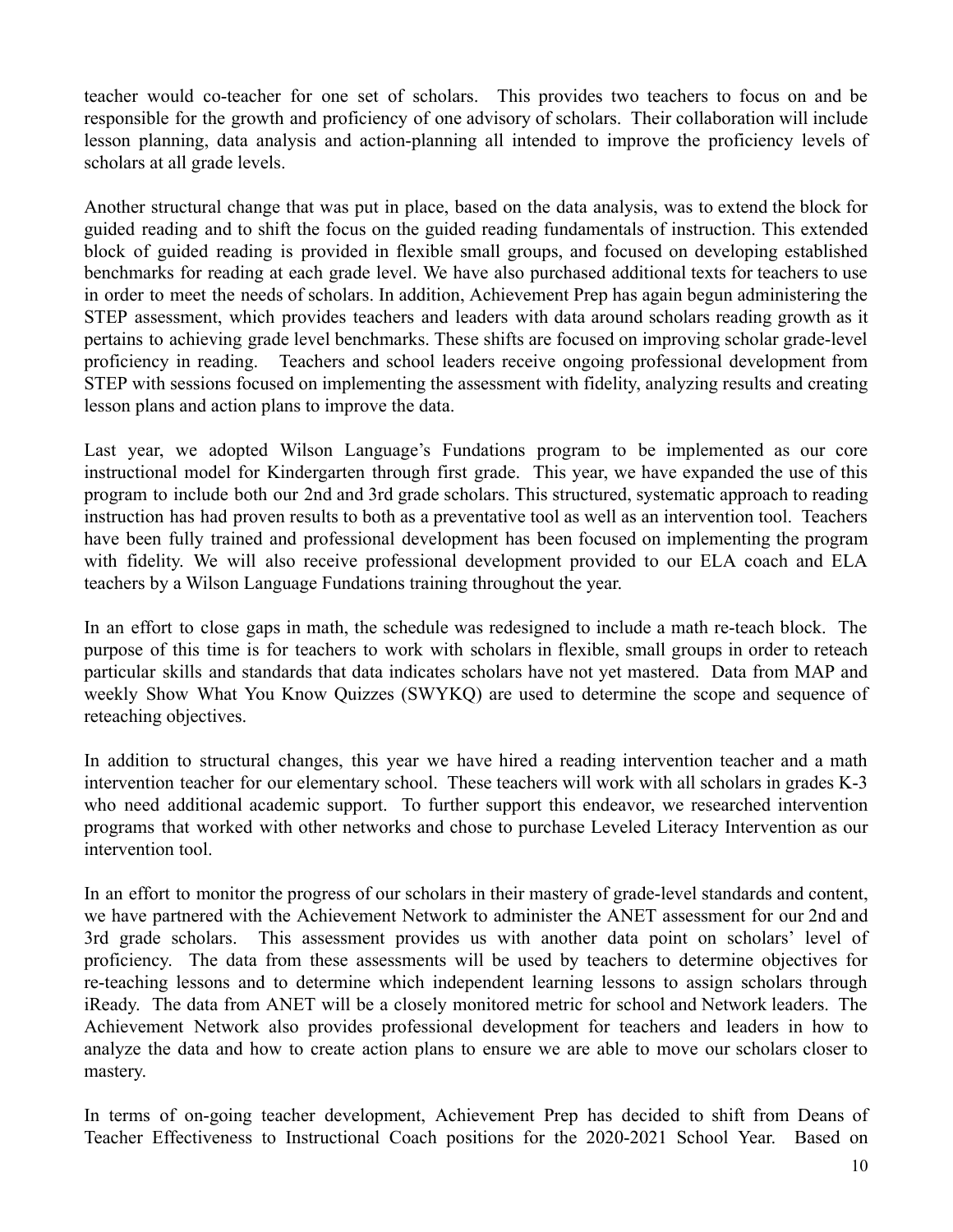observation and feedback, this data indicated that in order to increase teacher effectiveness and improve instructional practice and outcomes for scholars, we would restructure the DTE role removing the manager duties from this role so it would focus solely on teacher development.

#### <span id="page-10-0"></span>**B.Unique Accomplishments**

Achievement Prep had the opportunity to continue critical partnerships in the 2020-21 school year including Reading Partners at the Elementary School.

#### **Reading Partners**

The collaboration with Reading Partners allowed us to identify and focus on scholars who were six months or more behind grade level in reading. Once identified, Reading Partners delivered individualized one-on-one virtual tutoring twice a week for 45 minutes, following a structured curriculum. Working one-on-one with their tutors, scholars who were once struggling in many subjects become proud, confident readers, excited about learning and ready for success.

#### **AprilMay**

During the 2020-21 school year, Achievement Prep partnered with AprilMay, Inc, a community based organization, and the Department of Behavioral Health to provide mental health and social emotional care to our schools and communities. Through this initiative and during the remote learning period, we have provided increased access to mental health services and trauma informed training to our staff to support our larger community. This effort has led to an increase in support services in both the school and community, targeted professional development training for staff, and a decrease in discipline and special education referrals.

Prior to the Coronavirus Pandemic, scholars typically needed to be classified as "Tier 3" to be eligible for the intensive 1:1 counseling, which required a specific mental health diagnosis. During the district and statewide Stay -at-Home mandate, Achievement Prep and AprilMay expanded services by opening access to counseling so that it is available to any scholar, teacher or family member, while also continuing to provide specialized, individual and small group therapy for scholars already using the program's services, all through telehealth channels.

Specifically, the initiative offered grief and trauma counseling, anxiety management assistance, family therapy , parent training and assistance with how to access community resources such as food banks and financial help

Achievement Prep greatly appreciated the opportunity to partner with Reading Partners, April May and City Year to provide our scholars and their families additional, targeted academic and social-emotional support during the 2020-21 School Year.

## <span id="page-10-1"></span>**C.List of Donors**

The following donors contributed monetary donations having a value equal to or exceeding \$500 during the 2020-21 school year.

Donors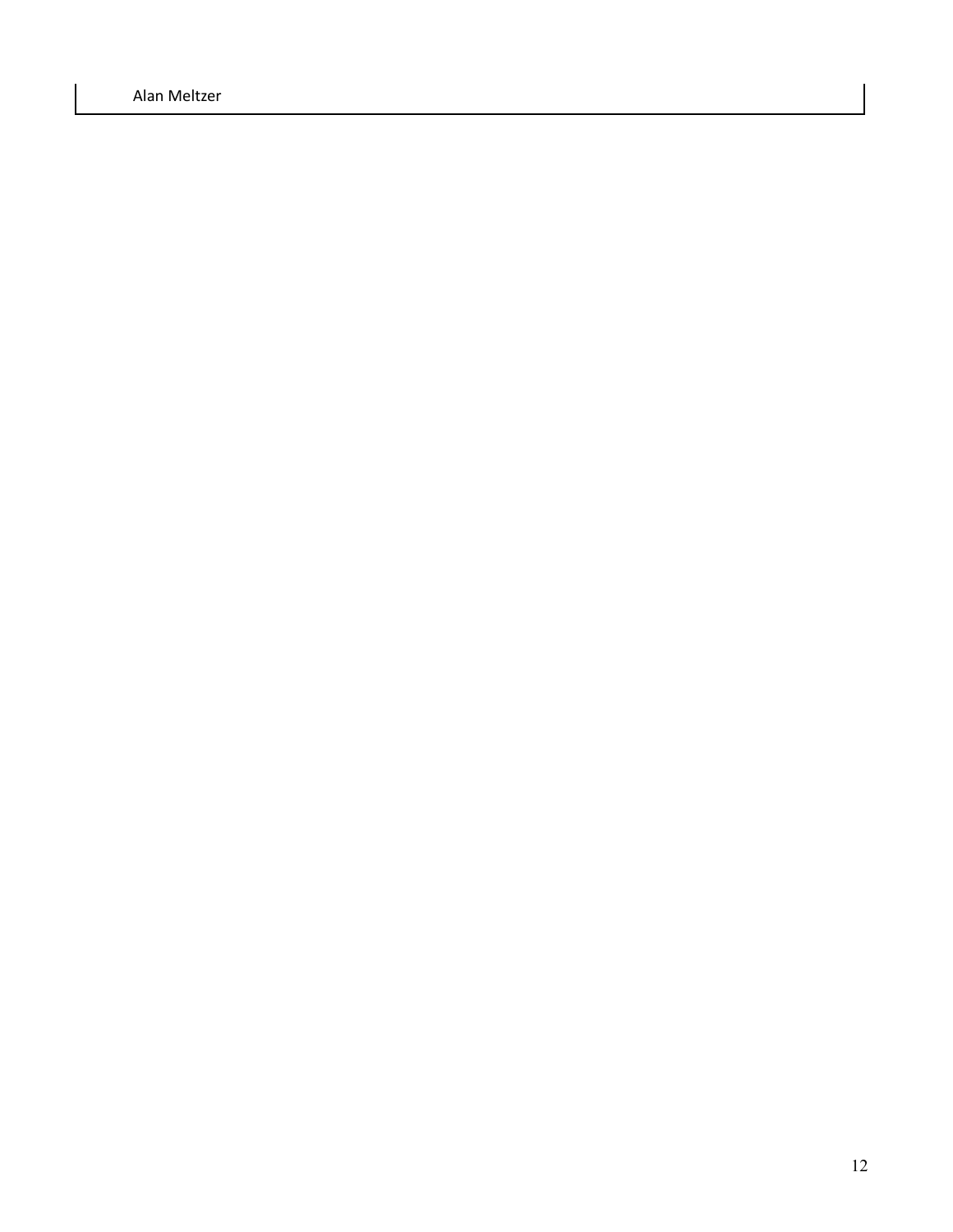# <span id="page-12-0"></span>**III.Appendices**

## <span id="page-12-1"></span>**A. Data Report**

#### **Elementary School Campus:**

#### **SY 2020-21 Campus Data Report**

| <b>Source</b> | Data Point                                                                                  |
|---------------|---------------------------------------------------------------------------------------------|
| <b>PCSB</b>   | LEA Name: Achievement Preparatory Academy PCS                                               |
| <b>PCSB</b>   | Campus Name: Achievement Preparatory Academy PCS - Wahler Place<br><b>Elementary School</b> |
| <b>PCSB</b>   | Grades served: $PK3 - 3$                                                                    |
| <b>PCSB</b>   | <b>Overall Audited Enrollment: 274</b>                                                      |

#### **Enrollment by grade level according to OSSE's Audited Enrollment Report**

| Grad<br>$\mathbf e$         | ${\bf P}$<br>$\mathbf K$<br>3 | ${\bf P}$<br>$\mathbf K$<br>$\overline{\mathbf{4}}$ | $\mathbf K$<br>G | $\mathbf{1}$                     | $\boldsymbol{2}$ | 3                | $\overline{\mathbf{4}}$ | 5                | 6                   |
|-----------------------------|-------------------------------|-----------------------------------------------------|------------------|----------------------------------|------------------|------------------|-------------------------|------------------|---------------------|
| <b>Stude</b><br>nt<br>Count | 30                            | 51                                                  | 5<br>$\theta$    | $\overline{4}$<br>$\overline{2}$ | 40               | 51               | $\boldsymbol{0}$        | $\theta$         | $\boldsymbol{0}$    |
| Grade                       | $\overline{7}$                | 8                                                   | 9                | $\mathbf{1}$<br>$\boldsymbol{0}$ | 11               | 12               | Alternati<br>ve         | Ad<br>ult        | <b>SPE</b><br>$D^*$ |
| <b>Stude</b><br>nt<br>Count | $\boldsymbol{0}$              | $\boldsymbol{0}$                                    | $\boldsymbol{0}$ | $\boldsymbol{0}$                 | $\boldsymbol{0}$ | $\boldsymbol{0}$ | $\boldsymbol{0}$        | $\boldsymbol{0}$ | $\boldsymbol{0}$    |

\* Note: This field is only filled in for St. Coletta Special Education PCS as it is the only charter LEA that exclusively serves students with disabilities.

#### **Student Data Points**

| School      | Total number of instructional days:<br>Total days on our 20-21 calendar: 183 |
|-------------|------------------------------------------------------------------------------|
| <b>PCSB</b> | <b>Suspension Rate: 0%</b>                                                   |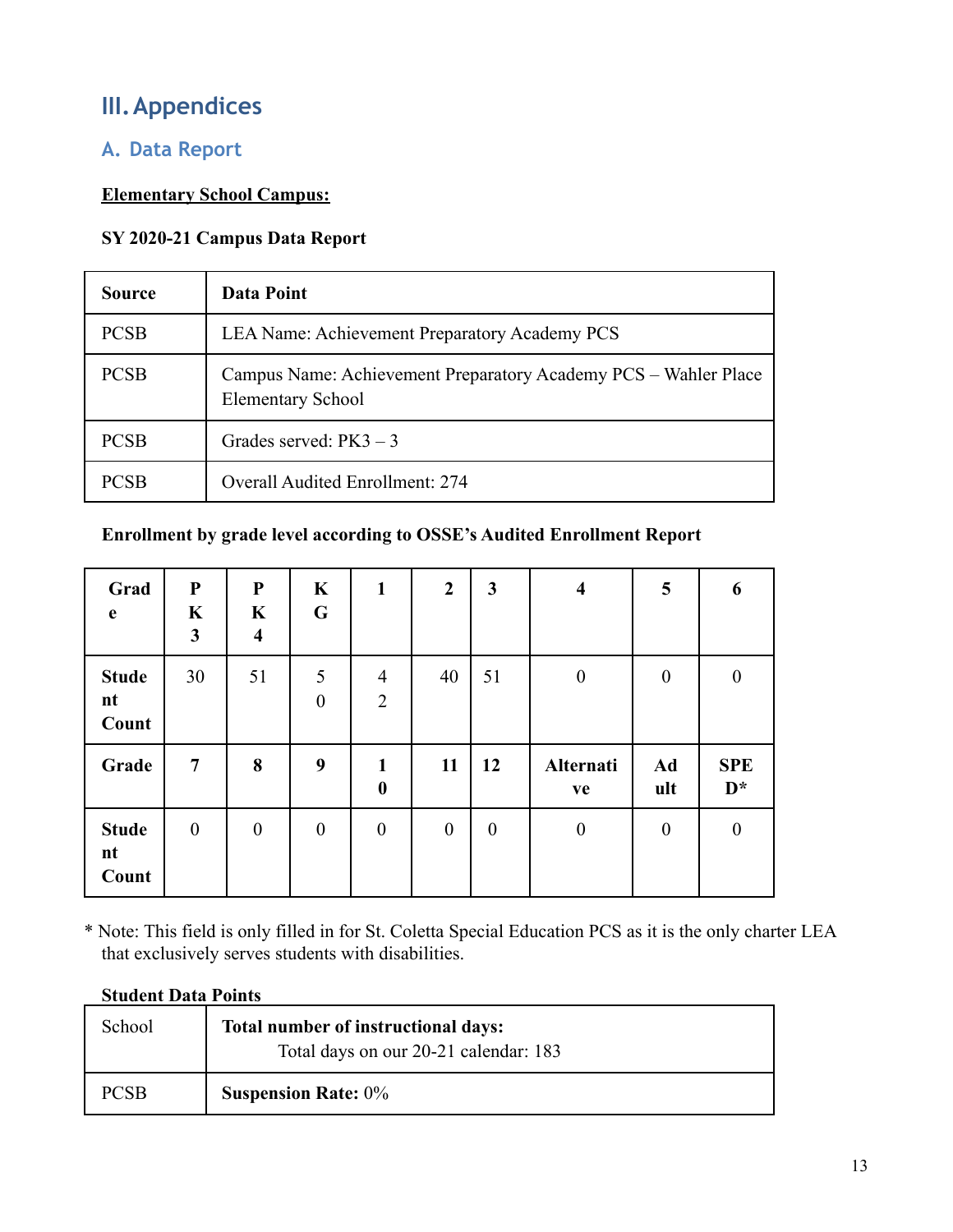| <b>PCSB</b> | <b>Expulsion Rate: 0.00%</b>                                                                                         |
|-------------|----------------------------------------------------------------------------------------------------------------------|
| <b>PCSB</b> | <b>Instructional Time Lost to Out-of-School Suspension Rate: 0.%</b>                                                 |
| <b>PCSB</b> | In-Seat Attendance: 80.84%*                                                                                          |
| <b>PCSB</b> | <b>Average Daily Attendance:</b><br>The SRA requires annual reports to include school's average<br>daily membership. |
|             | To meet this requirement, PCSB will provide following verified data                                                  |
|             | points:<br>$(1)$ audited enrollment; $(2)$ mid-year withdrawals; and $(3)$ mid-year<br>entries.                      |
|             | (No action necessary).                                                                                               |
| <b>PCSB</b> | <b>Midyear Withdrawals:</b> $1.53\%$ (4 students)*                                                                   |
| <b>PCSB</b> | <b>Midyear Entries:</b> $1.15\%$ (3 students)*                                                                       |
| <b>PCSB</b> | Promotion Rate (LEA): 100.00%                                                                                        |
| <b>PCSB</b> | <b>College Acceptance Rates: Not Applicable</b>                                                                      |
| $(SY18-19)$ |                                                                                                                      |
| <b>PCSB</b> | <b>College Admission Test Scores: Not Applicable</b>                                                                 |
| $(SY18-19)$ |                                                                                                                      |
| <b>PCSB</b> | <b>Graduation Rates: Not Applicable</b>                                                                              |
| $(SY18-19)$ |                                                                                                                      |

## **Faculty and Staff Data Points**

| School | <b>Teacher Attrition Rate: 35%</b>                                                                                                                                                                                                 |
|--------|------------------------------------------------------------------------------------------------------------------------------------------------------------------------------------------------------------------------------------|
| School | <b>Number of Teachers: 20</b>                                                                                                                                                                                                      |
|        | "Teacher" is defined as any adult responsible for the instruction of<br>students at least 50% of the time, including, but not limited to, lead<br>teachers, teacher residents, special education teachers, and teacher<br>fellows. |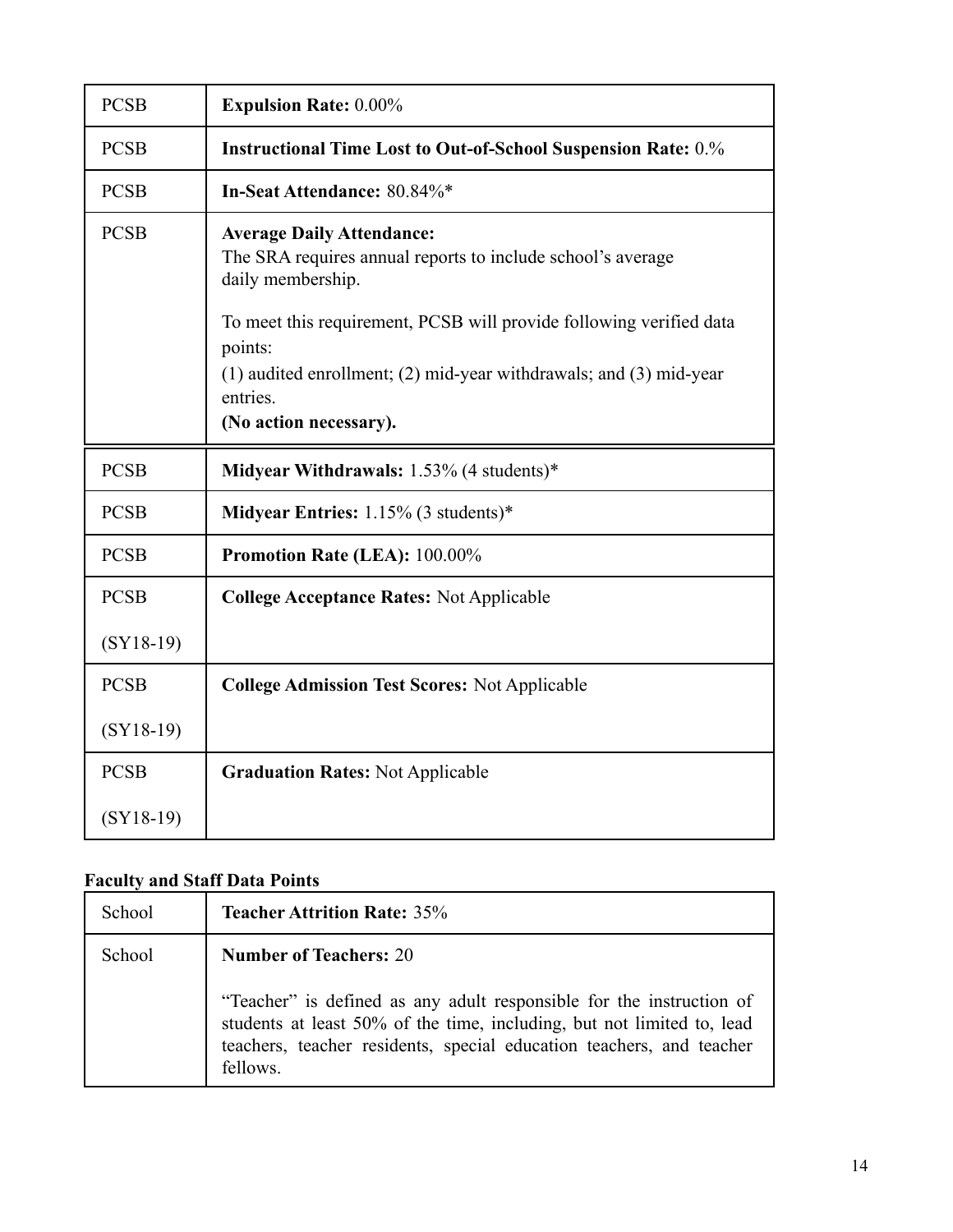| School | <b>Teacher Salary</b>    |
|--------|--------------------------|
|        | 1. Average: \$71,023     |
|        | 2. Range $-$             |
|        | <b>Minimum: \$61,000</b> |
|        | <b>Maximum: \$88,000</b> |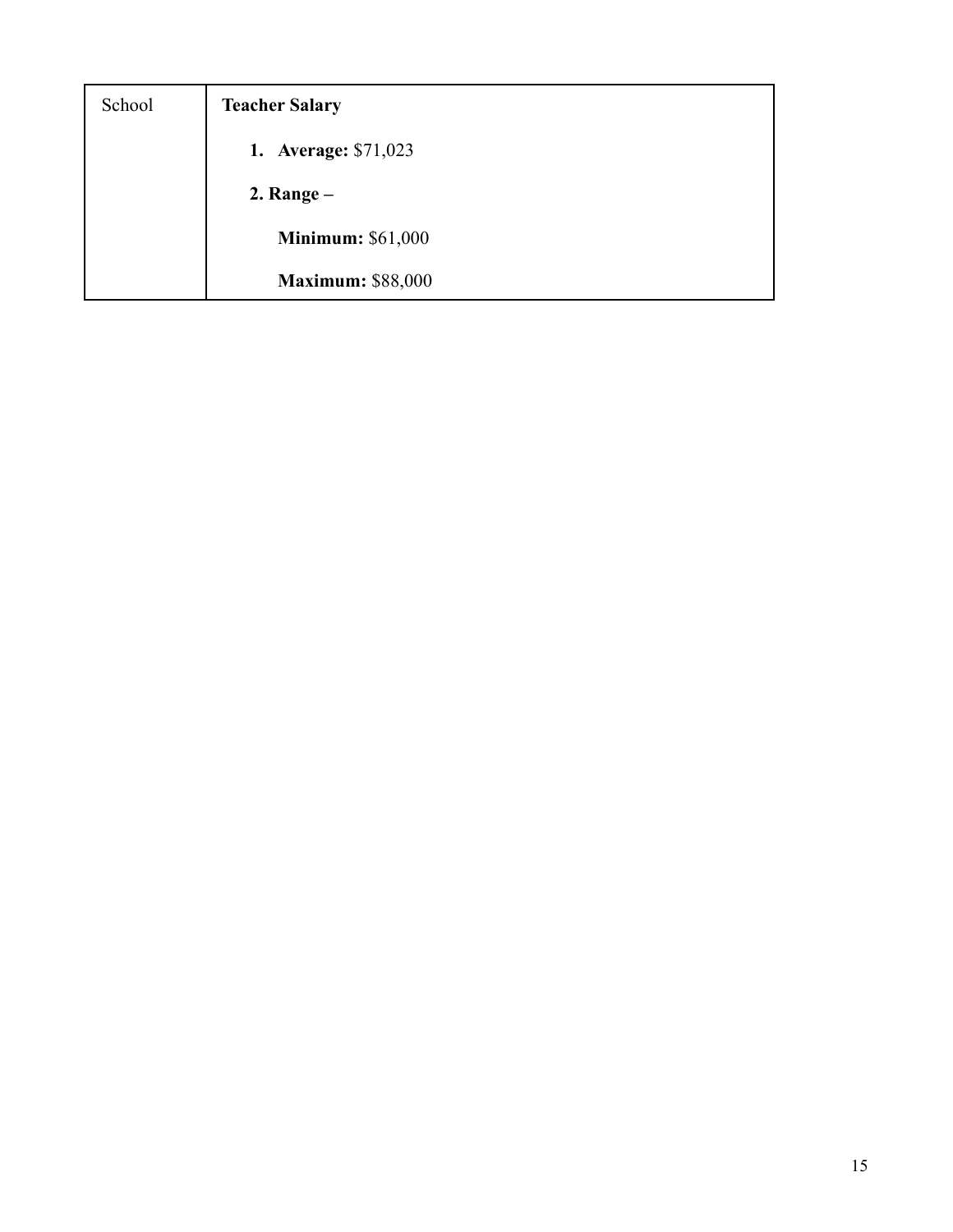## **B.** Executive Salaries: Decline

| <b>Executive Salaries</b> | $\frac{$224,009}{ }$<br>\$156,650<br>\$146,450 |
|---------------------------|------------------------------------------------|
|                           | \$140,000<br>\$134,658                         |
|                           |                                                |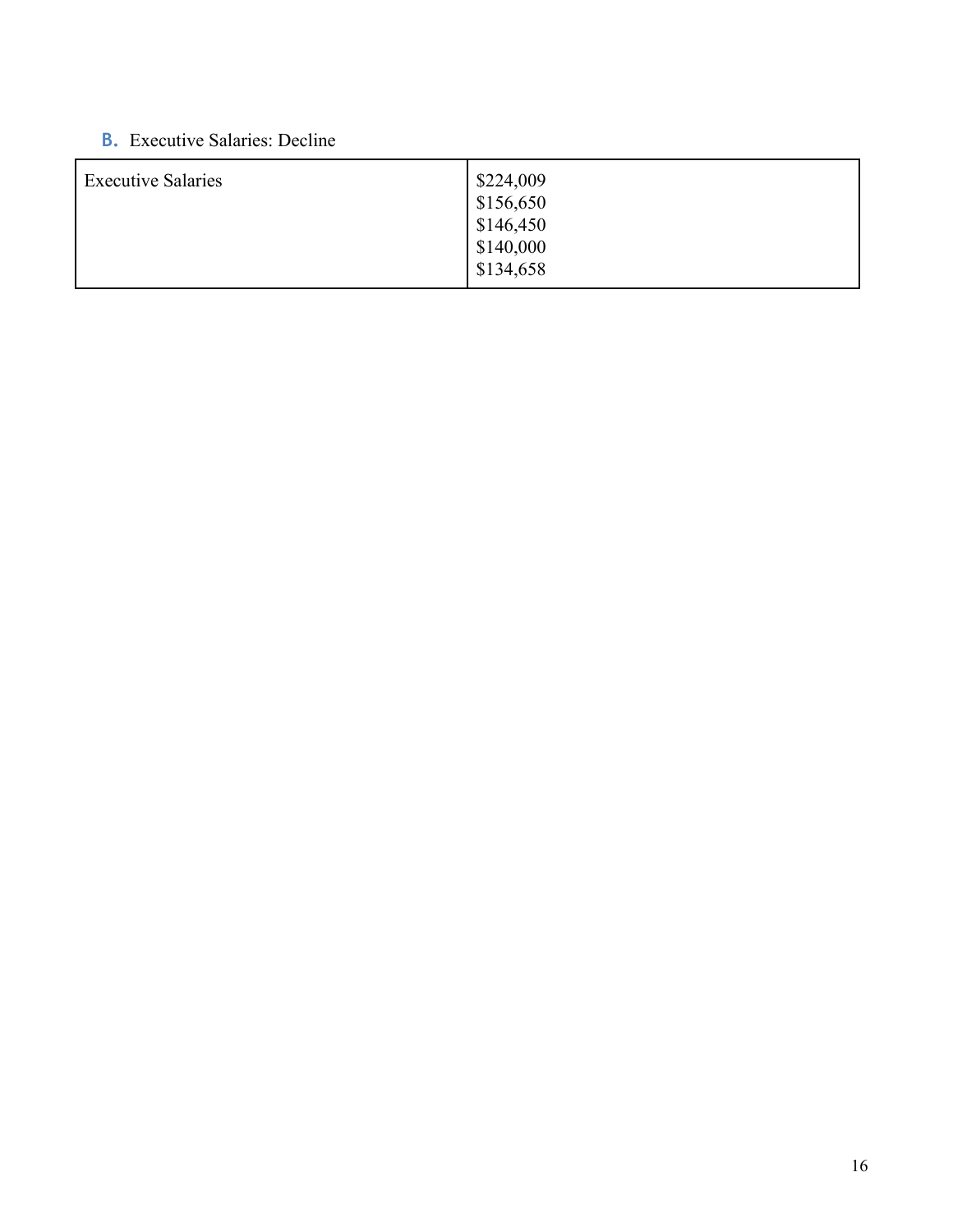# <span id="page-16-0"></span>**C. Achievement Prep Staff Roster**

## **20-21 SY Achievement Prep Staff Roster**

| Makini Akil                 | ELA Teacher 2 <sup>nd</sup> Grade              |
|-----------------------------|------------------------------------------------|
| Jazmine Allen               | Administrator                                  |
| <b>Emily Alos</b>           | ELA Teacher $-3$ <sup>rd</sup> Grade           |
| Adreka Archie               | Math Teacher $-3^{rd}$ Grade                   |
| <b>James Bonnette</b>       | <b>Culture Specialist</b>                      |
| Alyssa Burger               | Math Teacher $-3^{rd}$ Grade                   |
| Monica Chambers             | Main Office Coordinator/Registrar              |
| <b>Shanquette Dannah</b>    | Special Assistant to CEO                       |
| <b>Rufus Davis</b>          | <b>Scholar Safety Monitor</b>                  |
| Kerisha Dick                | <b>Instructional Coach – Math</b>              |
| Mari Duggard                | Math Teacher - Kindergarten                    |
| Alyssa Ferguson             | Math Teacher $-1st$ Grade                      |
| <b>Gregory Gaines</b>       | Chief Operating Officer                        |
| Michelle Garda              | Urban Teacher Resident                         |
| Zachary Goldblatt           | Urban Teacher Resident                         |
| Samantha Granville          | Instructional Coach – ELA                      |
| Steaven Hamlin              | Director of Scholar Support                    |
| Erica Harrell               | Director of Recruitment & Outreach             |
| Ayanna Holmes               | Alumni Supports & Special Projects Coordinator |
| Shanice Jackson             | Café Coordinator                               |
| Fatoumatta Jallow           | ELA Teacher $-2nd$ Grade                       |
| Jordan Johnson              | Dean of Scholars                               |
| Sophia Khan-Reed            | <b>Scholar Services Coordinator</b>            |
| <b>Mallory Latimer</b>      | Math Teacher $-2nd$ Grade                      |
| Kaylan Lemon                | ELA Teacher - Kindergarten                     |
| Sarah Lewis                 | Chief of Schools                               |
| Jhatia McKnight             | ELA Teacher - Kindergarten                     |
| Julian Murcia               | <b>Urban Teacher Resident</b>                  |
| <b>Robert Murphy</b>        | Managing Director of Curriculum & Instruction  |
| Nina Myers                  | ELA Teacher $-2nd$ Grade                       |
| Coy Nesbitt                 | Chief People Officer                           |
| Angela Norwood              | Math Teacher $-2nd$ Grade                      |
| <b>Aubrey Reeher</b>        | <b>Scholar Support Teacher</b>                 |
| Eilish Reynolds             | ELA Teacher $-1$ <sup>st</sup> Grade           |
| <b>Tiffany Ryles-Ouarid</b> | <b>Scholar Support Teacher</b>                 |
| Lavern Selby                | Café Coordinator                               |
| Elizabeth Simpson           | <b>Intervention Coordinator</b>                |
| Tamiko Singleton            | <b>Operations Manager</b>                      |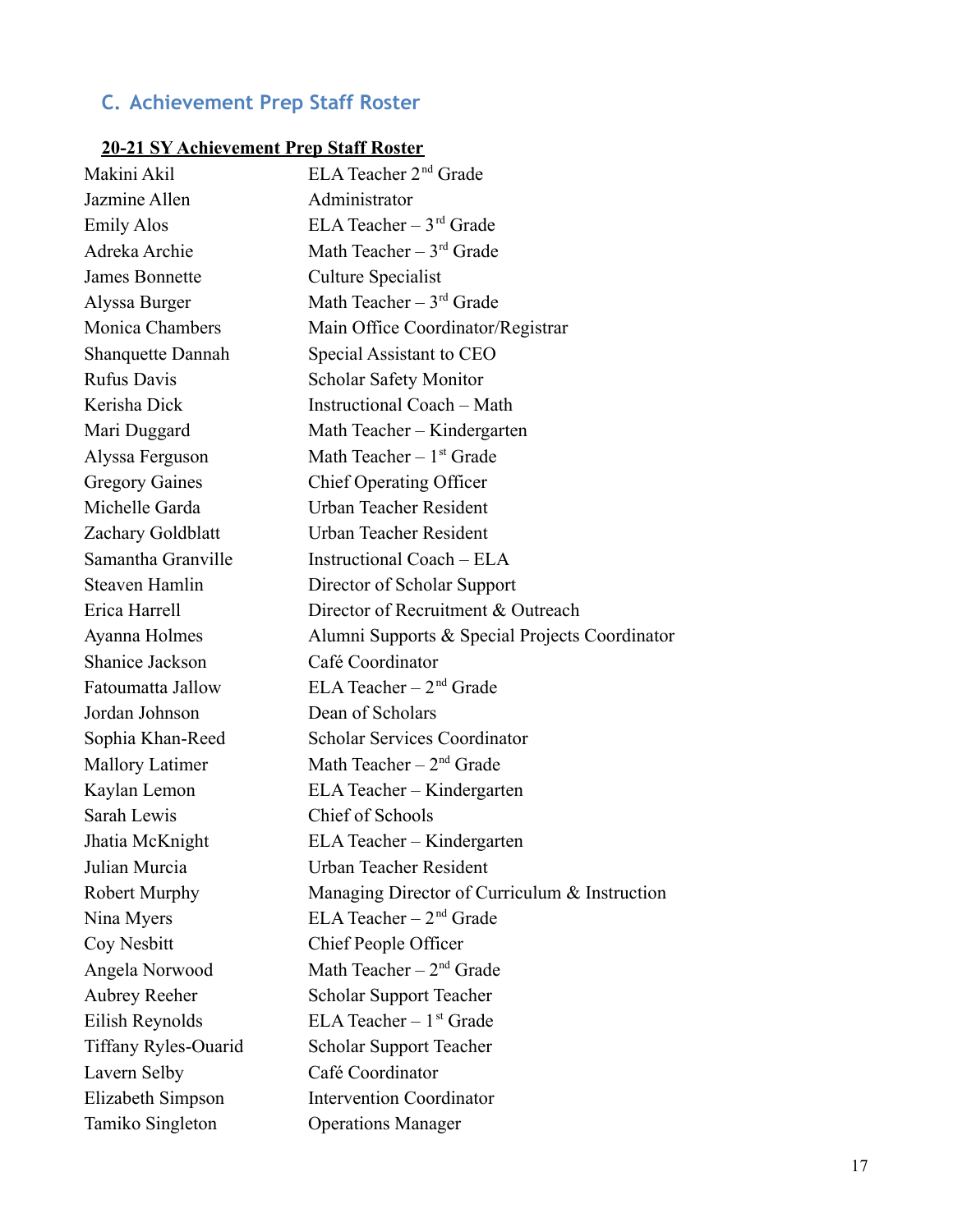| Danielle Sullivan    | Math Teacher $-1st$ Grade            |
|----------------------|--------------------------------------|
| Akeisha Swann        | Health & Wellness Coordinator        |
| DaOndra Thompson     | Director of People Operations        |
| Tanya Tilghman       | <b>Assistant Principal</b>           |
| Domoneicqua Williams | ELA Teacher $-3$ <sup>rd</sup> Grade |
| Antonio Wilson       | Culture Specialist                   |
| Shantelle Wright     | Founder & CEO                        |

#### **Achievement Prep Staff Qualifications**

- 100% of teachers hold Bachelor's degrees
- 40% of teachers have a Master's degree
- 75% of support staff have a Bachelor's
- 17% of support staff have a Master's
- 50% of administrators have a Master's
- 100% of Network Senior Leaders have a Master's

#### **20/21 SY AppleTree @ Achievement Prep Staff Roster**

| Erin Hindes                | Principal                     |
|----------------------------|-------------------------------|
| Sarah Galloway             | <b>Instructional Coach</b>    |
| Joi Leverette              | <b>Operations Coordinator</b> |
| Kimberly Martin-Campbell   | Social Worker                 |
| <b>Taylor Bland</b>        | SpEd Teacher                  |
| Noreen Allen               | <b>Mentor Teacher</b>         |
| Darryl Tucker              | School Aide                   |
| Tamara Joyner              | <b>PS</b> Teacher             |
| Markita Kelly              | <b>PS</b> Teacher             |
| Marquis Lewis              | <b>Teacher Assistant</b>      |
| Jazzanea Smith             | <b>Mentor Teacher</b>         |
| Jah'Nia Baptiste           | <b>PS</b> Teacher             |
| Shivelle Legister Williams | PK Teacher                    |
| <b>Brittney Govan</b>      | PK Teacher                    |
| Amber Allen                | <b>Teacher Assistant</b>      |
| Jauron Wright              | <b>Teacher Assistant</b>      |
| Asia Abdush-Shahid         | PK Teacher                    |
| Keyanna Harvey             | <b>Extended Day Worker</b>    |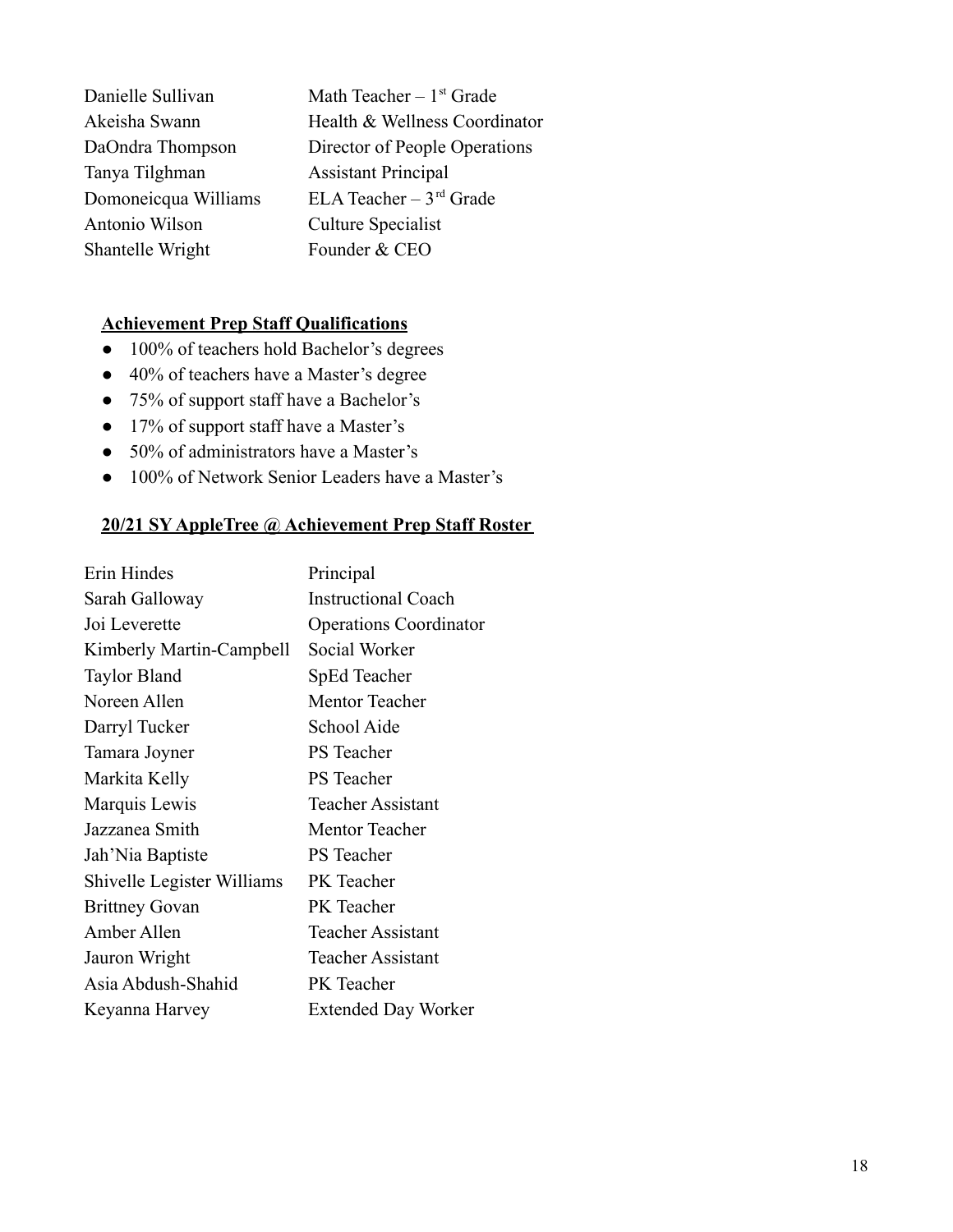## <span id="page-18-0"></span>**D. At-Risk Funding**

At-Risk funding in 2020-21 was used for the following:

- To provide scholars additional social-emotional support by employing Culture Aides, Self-Contained Aides, Behavior Support Therapists, School Counselors at both campuses. To provide leadership in these areas on both campuses through Assistant Principals of Culture, Deans of Scholars and Scholar Support Coordinators.
- To provide additional instruction by employing Instructional Coaches and Instructional Support Staff at both campuses, as well as contracting for additional instructional support.

## <span id="page-18-1"></span>**E. 2020-21 Board Roster**

- Jason Andrean, Board Chair, DC Resident, Joined 11/15, Term Ends 11/21
- Ahmed Ali, Board Member, DC Resident, Joined 12/19, Term Ends 12/22
- Rufus Davis, Parent Member, DC Resident, Joined 12/16, Term Ends 12/19
- Dwight Draughon Jr., Board Member, MD Resident, Joined 02/20, Term Ends, 02/23
- DeeDee George, Board Secretary, MD Resident, Joined 10/19, Term Ends, 10/22
- Patricia Grant, Board Member, MD Resident, Joined 10/17, Term Ends 10/
- Amber Jackson, Parent Member, DC Resident, Joined 05/19, Term Ends 05/22
- Julie Johnson, Board Member, DC Resident, Joined 02/20, Term Ends 02/23
- Barbara Nophlin, Board Vice Chair, DC Resident, Joined 03/16, Term Ends 03/22
- Susan Rosenbaum, Board Member, MD Resident, Joined 04/20, Term Ends, 04/23
- Kenneth Ward, Board Member, DC Resident, Joined 10/17, Term Ends 10/20
- Ed Williams, Board Member, VA Resident, Joined 02/20, Term Ends 02/23
- Shantelle Wright, Ex Officio, DC Resident
- Ursula Wright, Board Treasurer, MD Resident, Joined 03/17, Terms Ends 03/20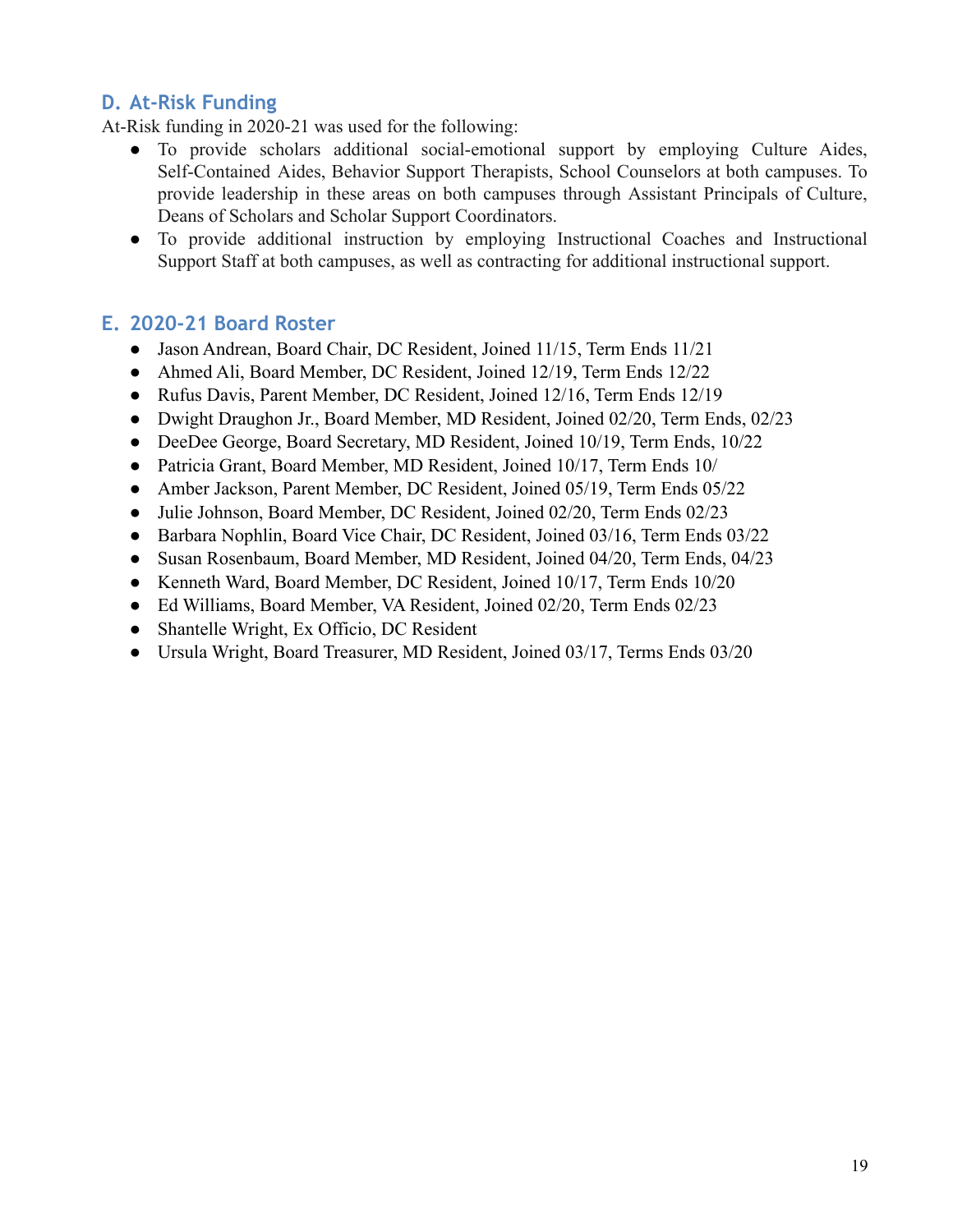## <span id="page-19-1"></span><span id="page-19-0"></span>**F. Unaudited Year End Financial Statements**

#### **Income Statement**

**Achievement Prep**

July 2020 through June 2021

| <b>Income Statement</b>       |                                       | <b>Actual</b> |
|-------------------------------|---------------------------------------|---------------|
| Revenue                       |                                       |               |
|                               | <b>State and Local Revenue</b>        | 5,146,844     |
|                               | <b>Federal Revenue</b>                | 1,304,898     |
|                               | <b>Private Grants and Donations</b>   | 2,298         |
|                               | <b>Earned Fees</b>                    | 56,843        |
|                               | <b>Total Revenue</b>                  | 6,510,883     |
| Expenses                      |                                       |               |
|                               | <b>Salaries</b>                       | 3,515,625     |
|                               | <b>Benefits and Taxes</b>             | 708,886       |
|                               | <b>Contracted Staff</b>               | 51,849        |
|                               | <b>Staff-Related Costs</b>            | 75,827        |
|                               | <b>Occupancy Service</b>              | 624,653       |
|                               | <b>Direct Student Expense</b>         | 370,361       |
|                               | <b>Office &amp; Business Expense</b>  | 2,309,623     |
|                               | <b>Total Expenses</b>                 | 7,656,823     |
| <b>Operating Income</b>       |                                       | (1, 145, 939) |
| <b>Extraordinary Expenses</b> |                                       |               |
|                               | Interest                              | 1,422,697     |
|                               | Depreciation and                      |               |
|                               | Amortization                          | 1,286,715     |
|                               | <b>Total Extraordinary Expenses</b>   | 2,709,411     |
| Net Income                    |                                       | (3,855,351)   |
|                               |                                       |               |
| <b>Cash Flow Statement</b>    |                                       | <b>Actual</b> |
| Net Income                    |                                       | (3,855,351)   |
| Cash Flow Adjustments         |                                       |               |
|                               | <b>Add Depreciation</b>               | 1,286,715     |
|                               | <b>Operating Fixed Assets</b>         | (27,064)      |
|                               | <b>Other Operating Activities</b>     | (379, 172)    |
|                               | Per-Pupil Adjustments                 | 0             |
|                               | Suspense                              | (2,017)       |
|                               | <b>Facilities Project Adjustments</b> | 5,447         |
|                               | <b>Total Cash Flow Adjustments</b>    | 883,908       |
| Change in Cash                |                                       | (2,971,442)   |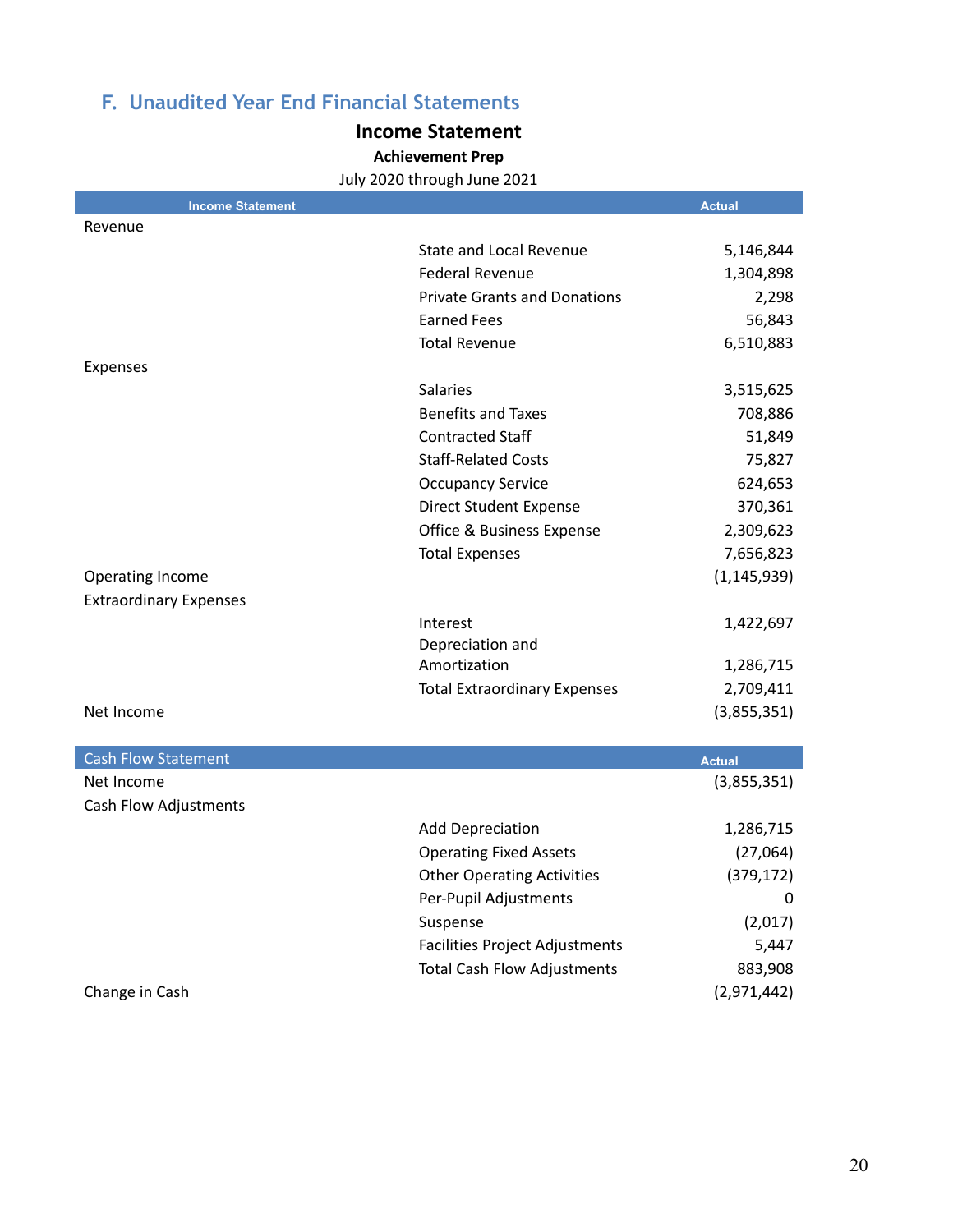## **Balance Sheet**

## **Achievement Prep**

As of June 30, 2021

| <b>Balance Sheet</b>                |                                    | 6/30/20          | 6/30/21         |
|-------------------------------------|------------------------------------|------------------|-----------------|
| <b>Assets</b>                       |                                    | <b>Last Year</b> | <b>Year End</b> |
| Assets                              |                                    |                  |                 |
| <b>Current Assets</b>               |                                    |                  |                 |
|                                     | Cash                               | 10,663,889       | 7,692,447       |
|                                     | <b>Accounts Receivable</b>         | 921,257          | 1,139,772       |
|                                     | <b>Other Current Assets</b>        | 79,056           | 26,663          |
|                                     | <b>Intercompany Transfers</b>      | <sup>0</sup>     | 0               |
|                                     | <b>Total Current Assets</b>        | 11,664,202       | 8,858,882       |
| <b>Noncurrent Assets</b>            |                                    |                  |                 |
|                                     | Facilities, Net                    | 28,332,989       | 27,277,141      |
|                                     | <b>Operating Fixed Assets,</b>     |                  |                 |
|                                     | Net                                | 507,407          | 330,968         |
|                                     | <b>Total Noncurrent Assets</b>     | 28,840,396       | 27,608,109      |
| <b>Total Assets</b>                 |                                    | 40,504,598       | 36,466,991      |
|                                     |                                    |                  |                 |
| <b>Liabilities and Equity</b>       |                                    | <b>Last Year</b> | <b>Year End</b> |
| Liabilities and Equity              |                                    |                  |                 |
| <b>Current Liabilities</b>          |                                    |                  |                 |
|                                     | <b>Accounts Payable</b>            | 111,405          | 50,100          |
|                                     | <b>Other Current Liabilities</b>   | 128,322          | 81,397          |
|                                     | <b>Accrued Salaries and</b>        |                  |                 |
|                                     | <b>Benefits</b>                    | 156,837          | 50,002          |
|                                     | <b>Total Current Liabilities</b>   | 396,565          | 181,499         |
| Equity                              |                                    |                  |                 |
|                                     | <b>Unrestricted Net Assets</b>     | 6,969,642        | 7,779,825       |
|                                     | Net Income                         | 810,182          | (3,855,351)     |
|                                     | <b>Total Equity</b>                | 7,779,825        | 3,924,474       |
|                                     | Long-Term Liabilities              |                  |                 |
|                                     | Senior Debt                        | 32,998,085       | 32,998,085      |
|                                     | Other Long-Term Liabilities        | (669, 877)       | (637,066)       |
|                                     | <b>Total Long-Term Liabilities</b> | 32,328,208       | 32,361,019      |
| <b>Total Liabilities and Equity</b> |                                    | 40,504,598       | 36,466,991      |